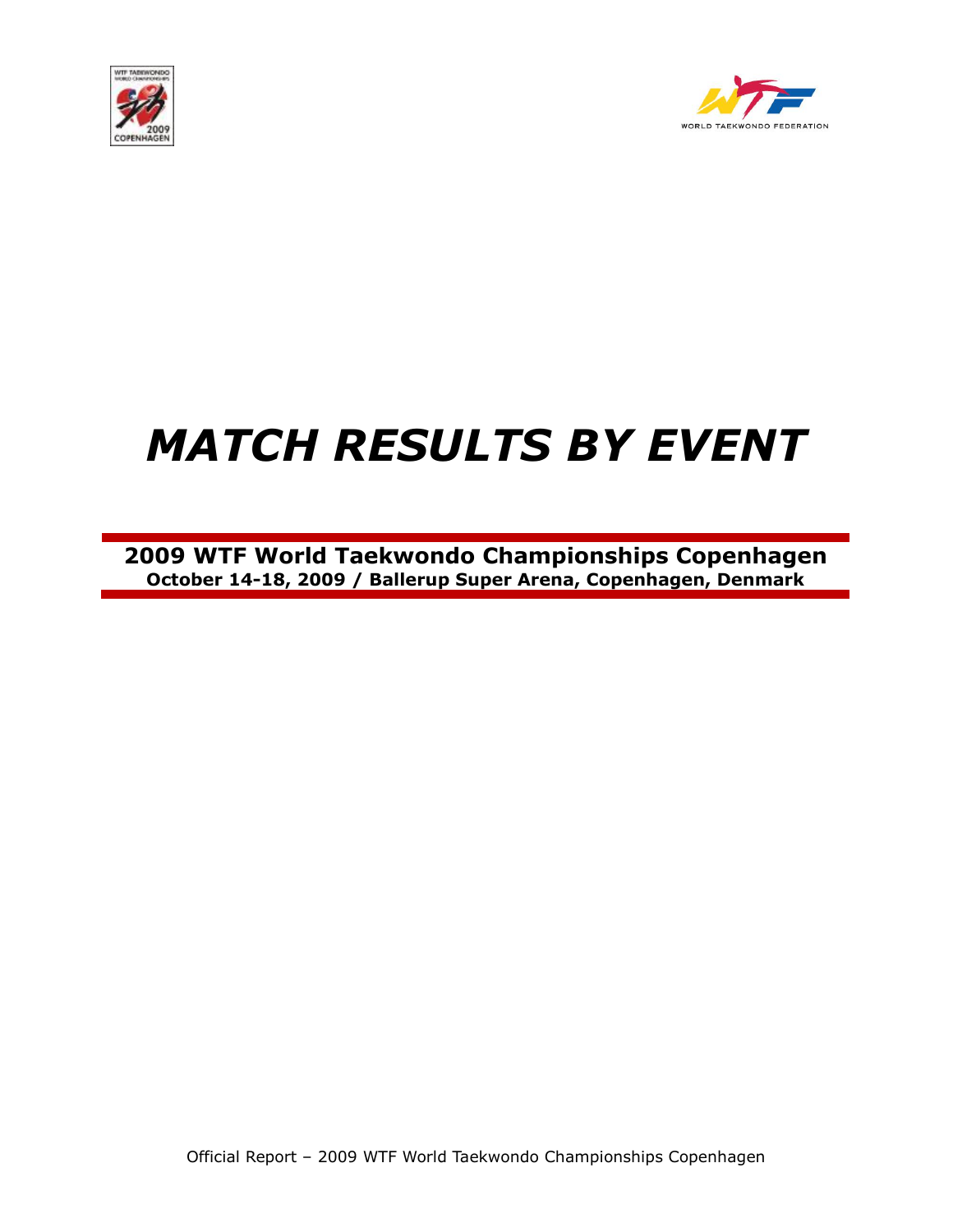

SAT<br>17 OCT 2009<br>10:45

**MEN UNDER 54KG - FIN** 



## **RESULTS**

| No Name                    | <b>NOC</b><br>Code | Round of 32    | Round of 16           | Quarterfinal   | <b>Semifinal</b> |                | Final      | <b>Gold Medallist</b> |                                        |
|----------------------------|--------------------|----------------|-----------------------|----------------|------------------|----------------|------------|-----------------------|----------------------------------------|
| <b>SHAABAN Sherif</b>      | EGY                |                |                       |                |                  |                |            |                       |                                        |
| <b>SANCHEZ Carlos</b>      | ECU                |                | EGY                   |                |                  |                |            |                       |                                        |
| KHUSAYNOV Siyovush         | <b>TJK</b>         | ECU            | PTF 3:1               |                |                  |                |            |                       |                                        |
| PETROPOULOS Vlasios        | <b>GRE</b>         | WDR 1 2:00     |                       | CHN            |                  |                |            |                       |                                        |
| SIAOSL Veatupu             | <b>TGA</b>         | GRE            |                       | PTF 2:1        |                  |                |            |                       |                                        |
| <b>ELDIAR Kasmombetov</b>  | <b>KGZ</b>         | <b>DSQ</b>     | <b>CHN</b>            |                |                  |                |            |                       |                                        |
| DU Xiang                   | <b>CHN</b>         | CHN            | PTF 6:2               |                |                  |                |            |                       |                                        |
| AL BAKHIT Mohammad         | <b>JOR</b>         | PTF 16:1       |                       |                | AFG              |                |            |                       |                                        |
| NGO Chau                   | VIE                | JOR            |                       |                | PTF 8:6          |                |            |                       |                                        |
| SEMEDO Wilson              | <b>CPV</b>         | PTF 3:1        | JOR                   |                |                  |                |            |                       |                                        |
| <b>ALSIADE Mohammed</b>    | <b>IRQ</b>         | IRQ            | $\overline{P}$ TF 8:8 |                |                  |                |            |                       |                                        |
| SILVA Michael              | <b>BRA</b>         | PTF 8:5        |                       | AFG            |                  |                |            |                       |                                        |
| GAGO Pedro                 | <b>VEN</b>         | BRA            |                       | <b>PTF 8:7</b> |                  |                |            |                       |                                        |
| <b>HAIDARI Mahmood</b>     | <b>AFG</b>         | <b>PTF 7:2</b> | AFG                   |                |                  |                |            |                       |                                        |
| <b>VILLA Gus</b>           | <b>MEX</b>         | AFG            | PTF 9:5               |                |                  |                |            |                       |                                        |
|                            |                    | PTF 6:4        |                       |                | Pool A           | AFG            |            |                       |                                        |
| <b>FATNASSI Sami</b>       | <b>TUN</b>         |                |                       |                |                  | <b>PTF 2:0</b> |            |                       |                                        |
| ALOJAIMAN Ajiman           | <b>KUW</b>         |                | AZE                   |                |                  |                |            |                       |                                        |
| <b>AYDINOV Samir</b>       | AZE                | AZE            | <b>DSQ</b>            |                |                  |                |            |                       |                                        |
| HSU Chia                   | <b>TPE</b>         | <b>DSQ</b>     |                       | <b>TPE</b>     |                  |                |            |                       |                                        |
| <b>STANO Pasquale</b>      | <b>ITA</b>         | TPE            |                       | PTF 6:5        |                  |                |            |                       |                                        |
| TAN Junwei J.              | SIN                | PTF 7:4        | <b>TPE</b>            |                |                  |                |            |                       |                                        |
| <b>REYES Luis</b>          | USA                | USA            | PTF 5:2               |                |                  |                |            |                       |                                        |
|                            | <b>RUS</b>         | PTF 6:5        |                       |                | THA              |                |            |                       |                                        |
| MAGOMEDOV Seyfulla         |                    | <b>RUS</b>     |                       |                | PTF 8:5          |                |            |                       |                                        |
| EL YAMINE Mokdad           | <b>ALG</b>         | PTF 11:6       | <b>RUS</b>            |                |                  |                |            |                       |                                        |
| KEOXAYADET Sisavanh        | LAO                | <b>COD</b>     | PTF 9:0               |                |                  |                |            |                       |                                        |
| <b>BOB Tshimanga</b>       | COD                | PTF 5:4        |                       | THA            |                  |                |            |                       |                                        |
| <b>KURVINEN Daniel</b>     | SWE                | AHO            |                       | PTF 6:5        |                  |                |            |                       |                                        |
| <b>MULLER Audy</b>         | AHO                | PTF 7:2        | THA                   |                |                  |                |            |                       |                                        |
| <b>KHAWLAOR Chutchawal</b> | <b>THA</b>         |                | PTF 7:5               |                |                  |                |            |                       |                                        |
| <b>BAGHERI Meisam</b>      | IRI                |                |                       |                |                  |                |            | KOR<br>PTF 3:3        |                                        |
| <b>KURALBAYEV Renat</b>    | KAZ                |                | <b>IRI</b>            |                |                  |                |            |                       |                                        |
| <b>FERRIOL Federico</b>    | ARG                | KAZ            | PTF 10:4              |                |                  |                |            |                       |                                        |
| <b>BA MATRAF Yaser</b>     | <b>YEM</b>         | PTF 6:4        |                       | IRI            |                  |                |            |                       |                                        |
| NAZARALIEV Sobir           | <b>UZB</b>         | <b>UZB</b>     |                       | PTF 10:4       |                  |                |            |                       |                                        |
| <b>DOGAN Tehil</b>         | <b>AUT</b>         | PTF 8:7        | <b>GER</b>            |                |                  |                |            |                       |                                        |
| DALIRNEJAD Sasan           | <b>GER</b>         | GER            | PTF 6:5               |                |                  |                |            |                       |                                        |
| <b>HERRERA Ruetyall</b>    | <b>NCA</b>         | PTF 1:0        |                       |                | <b>IRI</b>       |                |            |                       |                                        |
|                            | <b>SLO</b>         | <b>SLO</b>     |                       |                | PTF 12:0         |                |            |                       |                                        |
| <b>SERUCAR Robert</b>      |                    | <b>DSQ</b>     | <b>SLO</b>            |                |                  |                |            |                       |                                        |
| <b>ARAKILLO Marc</b>       | LIB                | AUS            | PTF 6:5               |                |                  |                |            |                       |                                        |
| <b>SUTTON Cameron</b>      | <b>AUS</b>         | PTF 7:0        |                       | COL            |                  |                |            |                       |                                        |
| <b>MADZAR Mirko</b>        | <b>CRO</b>         | COL            |                       | PTF 10:9       |                  |                |            |                       |                                        |
| AVELLA PATIÑO Duvan        | COL                | PTF 9:5        | COL                   |                |                  |                |            |                       |                                        |
| MOSTIPAKA Serhiy           | <b>UKR</b>         | ESP            | PTF 13:8              |                |                  |                |            |                       |                                        |
| CIFUENTES DIEPA Adrian     | <b>ESP</b>         | PTF 4:3        |                       |                | Pool B           | <b>KOR</b>     |            |                       |                                        |
| <b>CISSE Moussa</b>        | <b>FRA</b>         | <b>FRA</b>     |                       |                |                  | PTF 2:1        |            |                       |                                        |
| <b>MALACHI Liran</b>       | <b>ISR</b>         | PTF 9:6        | FRA                   |                |                  |                |            |                       |                                        |
| MARMOLEJOS Cristian        | <b>DOM</b>         | <b>DOM</b>     | PTF 2:1               |                |                  |                |            |                       |                                        |
|                            | <b>CIV</b>         | PTF 3:1        |                       | <b>FRA</b>     |                  |                |            |                       |                                        |
| TADJOU Amao                |                    | BLR            |                       | PTF 4:3        |                  |                |            |                       |                                        |
| <b>LEANOVICH Ihar</b>      | <b>BLR</b>         |                |                       |                |                  |                |            |                       |                                        |
| PAREKLISITIS Antonis       | <b>CYP</b>         |                |                       |                |                  |                |            |                       |                                        |
| LIZARDO John               | PHI                | PTF 12:3       | PHI                   |                |                  |                |            |                       |                                        |
| FLORES LOPEZ Julio         | <b>GUA</b>         | PHI            | <b>PTF 7:4</b>        |                |                  |                |            |                       |                                        |
| RODZIK Eryk                | POL                | <b>PTF 4:3</b> |                       |                | <b>KOR</b>       |                |            | Classification        |                                        |
| <b>GURUNG Sandesh</b>      | <b>NEP</b>         | <b>POL</b>     |                       |                | PTF 8:1          |                | 1 CHOI     |                       |                                        |
| CHOI Yeon-ho               | <b>KOR</b>         | PTF 13:9       | <b>KOR</b>            |                |                  |                | 2 HAIDARI  |                       |                                        |
| SINGSORN Surachet          | <b>DEN</b>         | KOR            | PTF 11:2              |                |                  |                | 3 BAGHERI  |                       |                                        |
| <b>ALIAGA Gabriel</b>      | <b>PER</b>         | PTF 14:2       |                       | KOR            |                  |                | 3 KHAWLAOR |                       |                                        |
| NICHOLAS Pereira           | CAN                | CAN            |                       | <b>PTF 4:2</b> |                  |                |            |                       |                                        |
| <b>BASAKBUGDAY Remzi</b>   | <b>TUR</b>         | PTF 10:6       | TUR<br>PTF 5:4        |                |                  |                |            |                       | <b>KOR</b><br>AFG<br><b>IRI</b><br>THA |

| DSQ<br>PTF<br><b>PUN</b><br>Won by Disgualification<br>Won by Final Score<br>KО<br>Won by Knockout<br>Won by Punitive Declaration<br><b>RSC</b><br><b>WDR</b><br>Won by Withdrawal<br>Won by Referee Stop Contest<br><b>SUP</b><br>Won by Superiority | Legend: |  |  |  |  |
|-------------------------------------------------------------------------------------------------------------------------------------------------------------------------------------------------------------------------------------------------------|---------|--|--|--|--|
|                                                                                                                                                                                                                                                       |         |  |  |  |  |
|                                                                                                                                                                                                                                                       |         |  |  |  |  |

TKM001000000\_C75 15.0

Report Created SAT 17 OCT 2009 21:32

SPORT EVENT  $\bigoplus_{D \in N MAKR} \bigoplus_{i=1}^{n}$  Region<br>DENWARK  $\bigoplus_{i=1}^{n}$  Region Region



6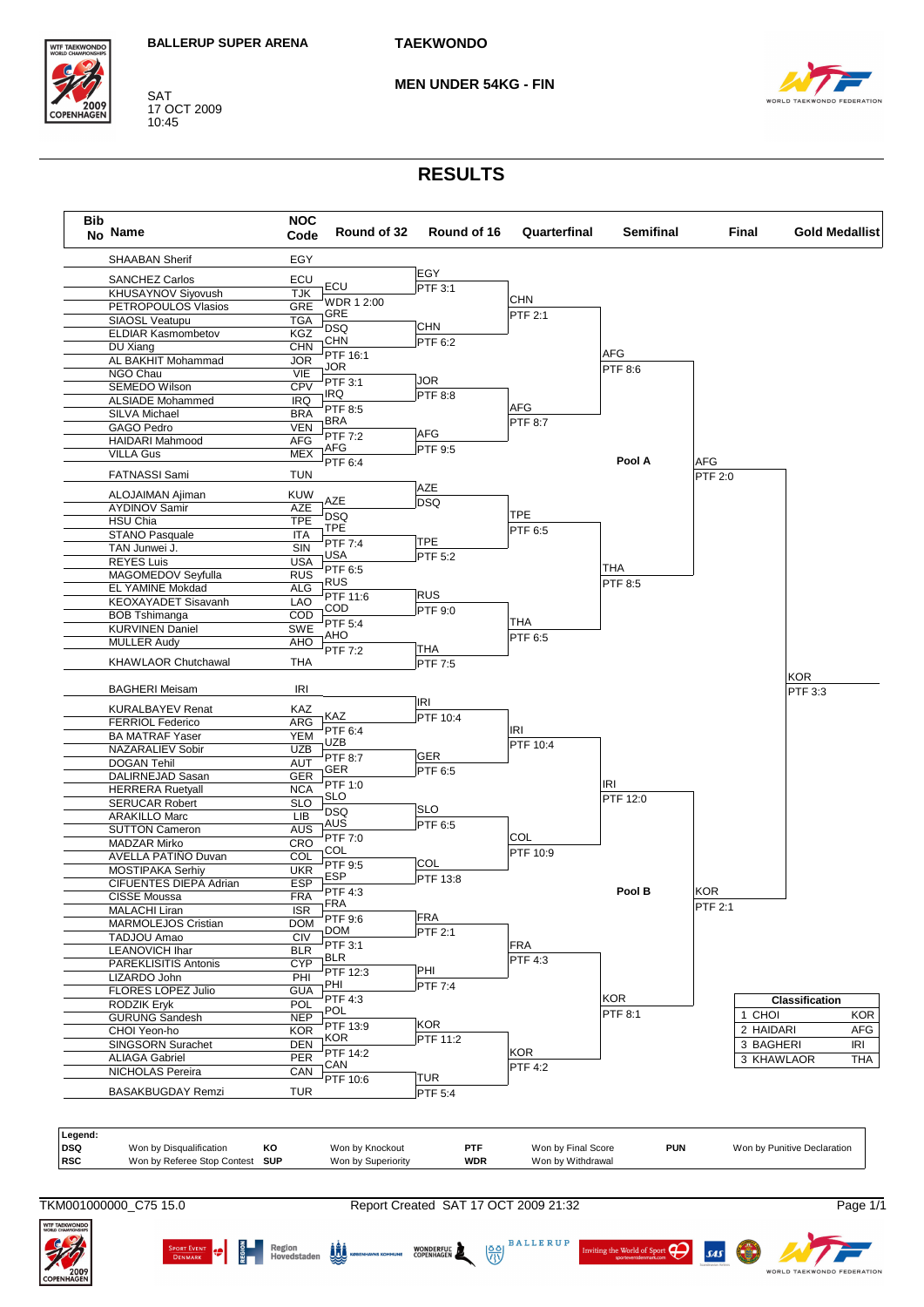

**THU** 15 OCT 2009  $9:00$ 

**MEN UNDER 58KG - FLY** 



## **RESULTS**



**BALLERUP** 

ng the World of Sport

 $\sigma$ 

 $s$ <sub>45</sub>

 $\frac{88}{32}$ 

WONDERFUL WORKEN



**Edward Region**<br>Bill Hovedstaden **AD**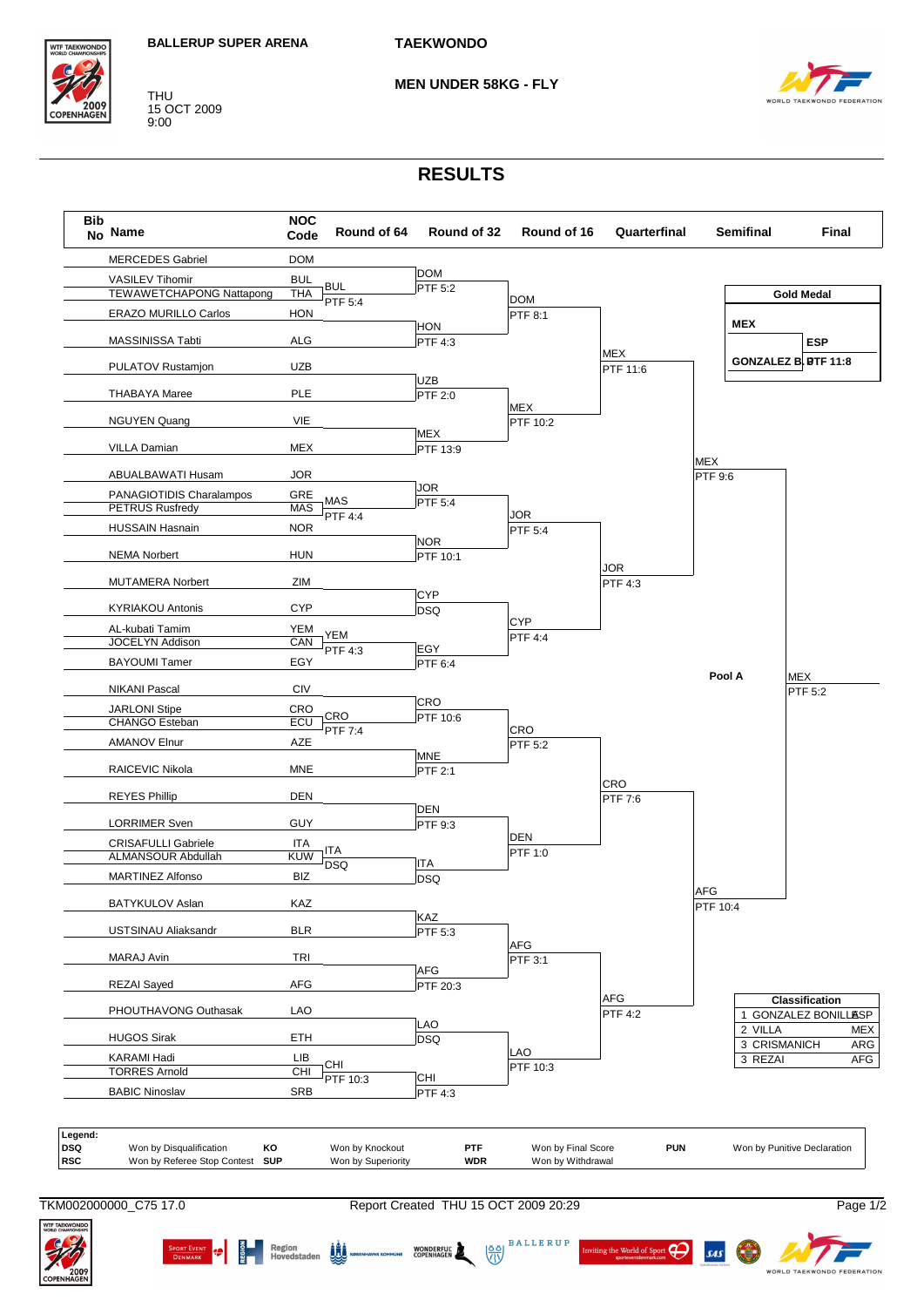

THU 15 OCT 2009 9:00

**MEN UNDER 58KG - FLY**



## **RESULTS**



WONDERFUL WORKEN

 $\frac{88}{32}$ 

 $\frac{2}{3}$  Region  $\frac{1}{3}$  Region

**BALLERUP** 

ng the World of Sport

 $\boldsymbol{\beta}$ 

 $s$ <sub>45</sub>

**ITF TAEKWOND** 

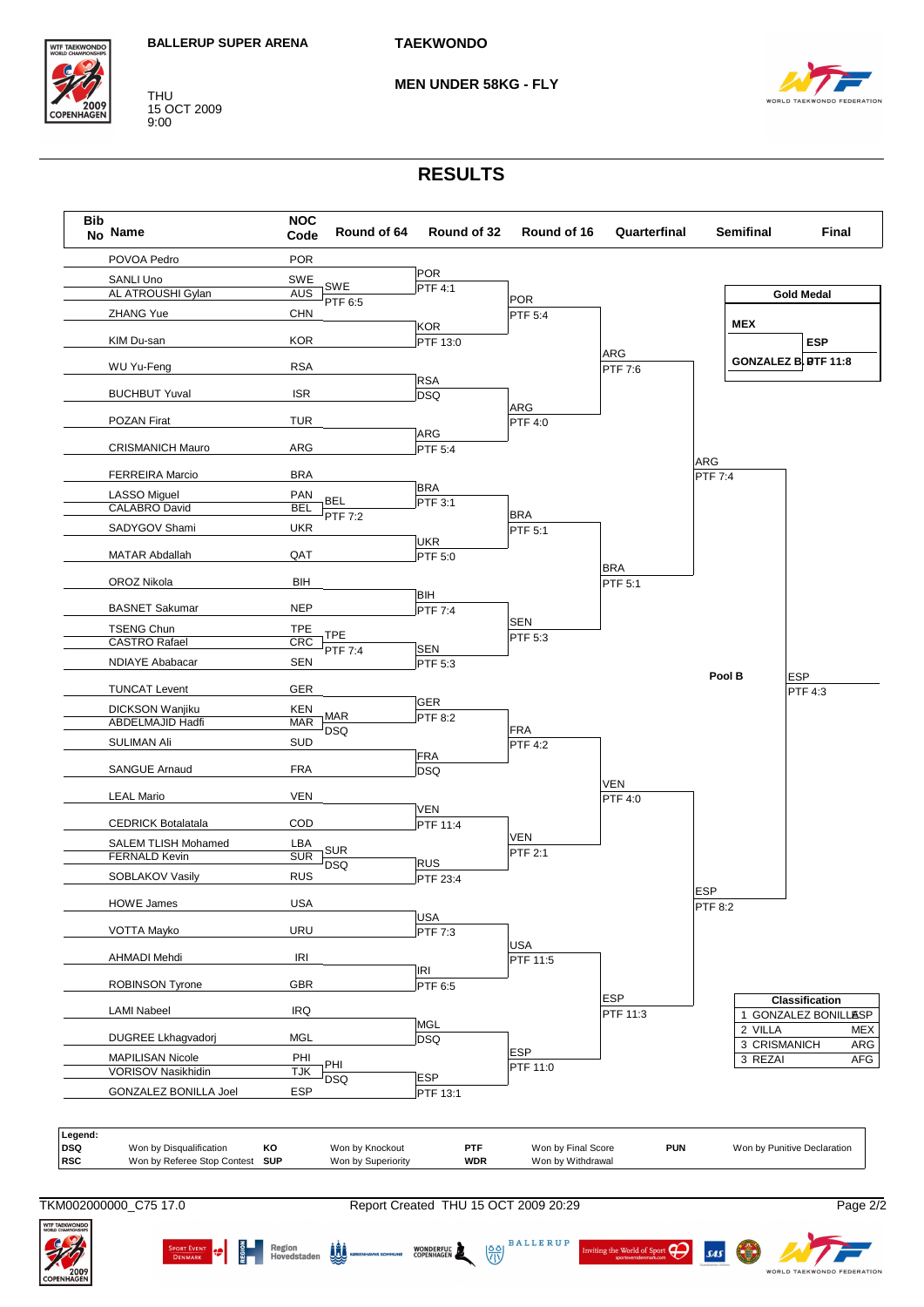

#### **MEN UNDER 63KG - BANTAM**



## **RESULTS**

| <b>Bib</b> | No Name                                                | <b>NOC</b><br>Code       | Round of 64                           | Round of 32            | Round of 16                             | Quarterfinal                |            | <b>Semifinal</b> | Final                        |
|------------|--------------------------------------------------------|--------------------------|---------------------------------------|------------------------|-----------------------------------------|-----------------------------|------------|------------------|------------------------------|
|            | <b>ZOHRI Rafik</b>                                     | <b>NED</b>               |                                       |                        |                                         |                             |            |                  |                              |
|            | <b>ATALAR Haluk</b>                                    | <b>AUT</b>               |                                       | <b>NED</b>             |                                         |                             |            |                  |                              |
|            | <b>ALHURAIS Naser</b>                                  | <b>KUW</b>               | AUT                                   | PTF 7:2                | <b>NED</b>                              |                             |            |                  | <b>Gold Medal</b>            |
|            | NAZARALIYEV Zainobiddin                                | <b>UZB</b>               | <b>DSQ</b>                            |                        | PTF 9:7                                 |                             |            |                  |                              |
|            | SAIDOV Shakhobuddin                                    | <b>TJK</b>               |                                       | <b>TJK</b><br>PTF 10:5 |                                         |                             |            | IRI              | <b>KOR</b>                   |
|            |                                                        |                          |                                       |                        |                                         | <b>NED</b>                  |            | <b>YEOM HS</b>   | <b>PTF 4:2</b>               |
|            | SUZUKI Keita                                           | <b>JPN</b>               |                                       | AZE                    |                                         | PTF 5:4                     |            |                  |                              |
|            | <b>ALIYEV Fariz</b><br>PENA Waldo                      | <b>AZE</b><br>CHI        | AZE                                   | PTF 13:1               |                                         |                             |            |                  |                              |
|            | <b>MKHONAZI Alpheus</b>                                | <b>RSA</b>               | PTF 7:2                               |                        | AZE                                     |                             |            |                  |                              |
|            | <b>KACHUK Anatol</b>                                   | <b>BLR</b>               | <b>BLR</b>                            |                        | PTF 4:3                                 |                             |            |                  |                              |
|            | <b>GO Tshomlee</b>                                     | PHI                      | PTF 12:6                              | PHI<br>PTF 5:2         |                                         |                             |            |                  |                              |
|            |                                                        |                          |                                       |                        |                                         |                             | <b>ESP</b> |                  |                              |
|            | MOHAMMED Hussein                                       | GHA                      |                                       | <b>ESA</b>             |                                         |                             | PTF 3:2    |                  |                              |
|            | <b>RECINOS Edgar</b>                                   | ESA                      | <b>ESA</b>                            | PTF 6:3                |                                         |                             |            |                  |                              |
|            | <b>KHALIL Safwan</b>                                   | <b>AUS</b>               | RSC 3 2:00                            |                        | LES                                     |                             |            |                  |                              |
|            | SAGIR Adam                                             | <b>ISR</b>               |                                       |                        | PTF 11:6                                |                             |            |                  |                              |
|            | <b>MOLIKOE Liau</b>                                    | <b>LES</b>               |                                       | <b>LES</b>             |                                         |                             |            |                  |                              |
|            |                                                        |                          |                                       | <b>DSQ</b>             |                                         | <b>ESP</b>                  |            |                  |                              |
|            | <b>RUTA Maciej</b>                                     | POL                      |                                       |                        |                                         | PTF 10:4                    |            |                  |                              |
|            | ZHUMAGALIYEV Mussagali                                 | KAZ                      |                                       | KAZ<br><b>PTF 4:2</b>  |                                         |                             |            |                  |                              |
|            | <b>CAUSADIAS Kirk</b>                                  | PAN                      |                                       |                        | <b>ESP</b>                              |                             |            |                  |                              |
|            | <b>MUGISHA Andrew</b>                                  | <b>UGA</b>               | <b>PAN</b><br>PTF 5:2                 | <b>ESP</b>             | PTF 6:3                                 |                             |            |                  |                              |
|            | MARRON JIMENEZ Javier                                  | <b>ESP</b>               |                                       | PTF 6:1                |                                         |                             |            |                  |                              |
|            | <b>BRIKI Wahid</b>                                     | <b>TUN</b>               |                                       |                        |                                         |                             | Pool A     |                  | <b>IRI</b><br><b>PTF 4:0</b> |
|            | PANAYIOTOU Angelos                                     | <b>CYP</b>               |                                       | <b>TUN</b>             |                                         |                             |            |                  |                              |
|            | PANTAR Jure                                            | <b>SLO</b>               | <b>CYP</b>                            | <b>PTF 4:3</b>         |                                         |                             |            |                  |                              |
|            | CHOKWENDA Langton                                      | ZIM                      | PTF 3:2                               |                        | <b>TUN</b>                              |                             |            |                  |                              |
|            |                                                        |                          |                                       | <b>BEL</b>             | PTF 8:2                                 |                             |            |                  |                              |
|            | <b>THOMAS David</b>                                    | <b>BEL</b>               |                                       | <b>DSQ</b>             |                                         |                             |            |                  |                              |
|            | <b>FERREIRA Marcel</b>                                 | <b>BRA</b>               |                                       |                        |                                         | <b>TUN</b><br>PTF 4:1       |            |                  |                              |
|            |                                                        |                          |                                       | <b>NOR</b>             |                                         |                             |            |                  |                              |
|            | <b>NESS Lars</b>                                       | <b>NOR</b>               |                                       | PTF 3:2                | <b>NOR</b>                              |                             |            |                  |                              |
|            | SHAPOSHNYK Oleksandr<br>FERNANDEZ RUIZ Hugo            | <b>UKR</b><br>PAR        | <b>UKR</b>                            |                        | PTF 5:5                                 |                             |            |                  |                              |
|            | ABUELNAGA Mostafa                                      | EGY                      | <b>DSQ</b>                            | EGY<br>PTF 1:0         |                                         |                             |            |                  |                              |
|            |                                                        |                          |                                       |                        |                                         |                             | <b>IRI</b> |                  |                              |
|            | RASIC Stevan                                           | <b>SRB</b>               |                                       | <b>JOR</b>             |                                         |                             | PTF 3:0    |                  |                              |
|            | AMIN NASER Moayad<br>RANDRIAMANDIMBY Honorin           | <b>JOR</b><br><b>MAD</b> | <b>JOR</b>                            | <b>DSQ</b>             |                                         |                             |            |                  |                              |
|            | AL HALLAK Abdulrazak                                   | <b>SYR</b>               | <b>DSQ</b>                            |                        | CAN                                     |                             |            |                  |                              |
|            |                                                        |                          |                                       | CAN                    | PTF 6:5                                 |                             |            |                  |                              |
|            | <b>SIMON Cox</b>                                       | CAN                      |                                       | <b>DSQ</b>             |                                         |                             |            |                  |                              |
|            | <b>UILLAHONO Alex</b>                                  | <b>HON</b>               |                                       |                        |                                         | IRI<br>$\overline{PTF}$ 8:1 |            | 1 YEOM           | Classification               |
|            | <b>PIERRE Mackenson</b>                                | HAI                      |                                       | HON<br>PTF 11:4        |                                         |                             |            | 2 NADERIAN       | <b>KOR</b><br><b>IRI</b>     |
|            | <b>SARR Khalifa</b>                                    | SEN                      |                                       |                        | <b>IRI</b>                              |                             |            | 3 ULUGNUYAN      | 3 MARRON JIMENEZ ESP         |
|            | <b>GERWASH Abdurouf</b>                                | <b>LBA</b>               | <b>SEN</b>                            | <b>IRI</b>             | PTF 6:2                                 |                             |            |                  | <b>TUR</b>                   |
|            | <b>NADERIAN Reza</b>                                   | <b>IRI</b>               | <b>DSQ</b>                            | PTF 5:1                |                                         |                             |            |                  |                              |
|            |                                                        |                          |                                       |                        |                                         |                             |            |                  |                              |
| Legend:    | Won by Disqualification<br>Won by Referee Stop Contest | KO<br><b>SUP</b>         | Won by Knockout<br>Won by Superiority | PTF<br><b>WDR</b>      | Won by Final Score<br>Won by Withdrawal | <b>PUN</b>                  |            |                  | Won by Punitive Declaration  |

TKM003000000\_C75 15.0 Report Created FRI 16 OCT 2009 21:12 Page 1/2

6

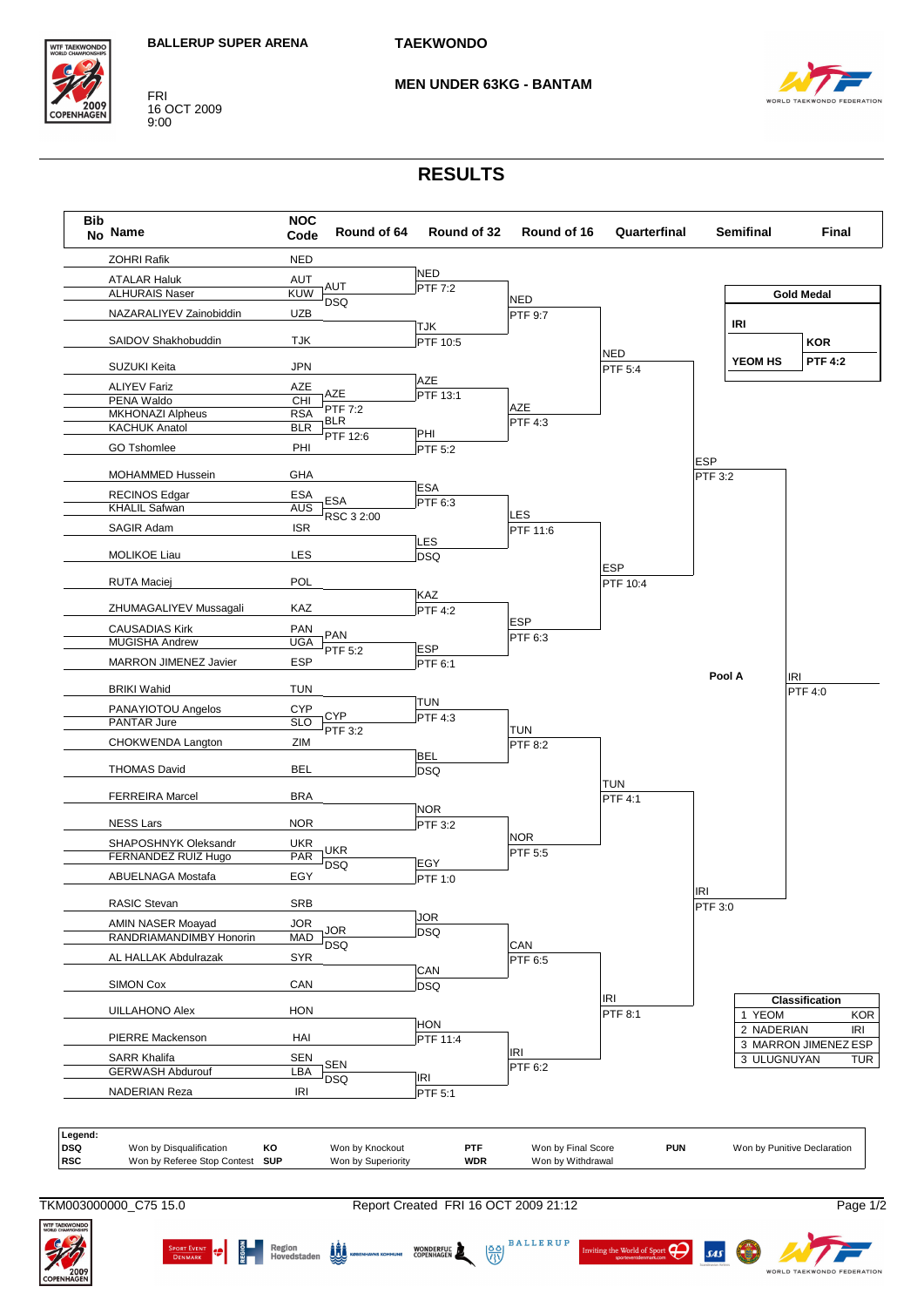

#### **MEN UNDER 63KG - BANTAM**



#### **RESULTS**



SPORT EVENT **19 EM Region** Region **19 EM** 

TKM003000000\_C75 15.0 Report Created FRI 16 OCT 2009 21:12 Page 2/2

WONDERFUL

 $\frac{88}{32}$ 

**BALLERUP** 

ting the World of Sport

 $\boldsymbol{\beta}$ 

 $s4s$ 

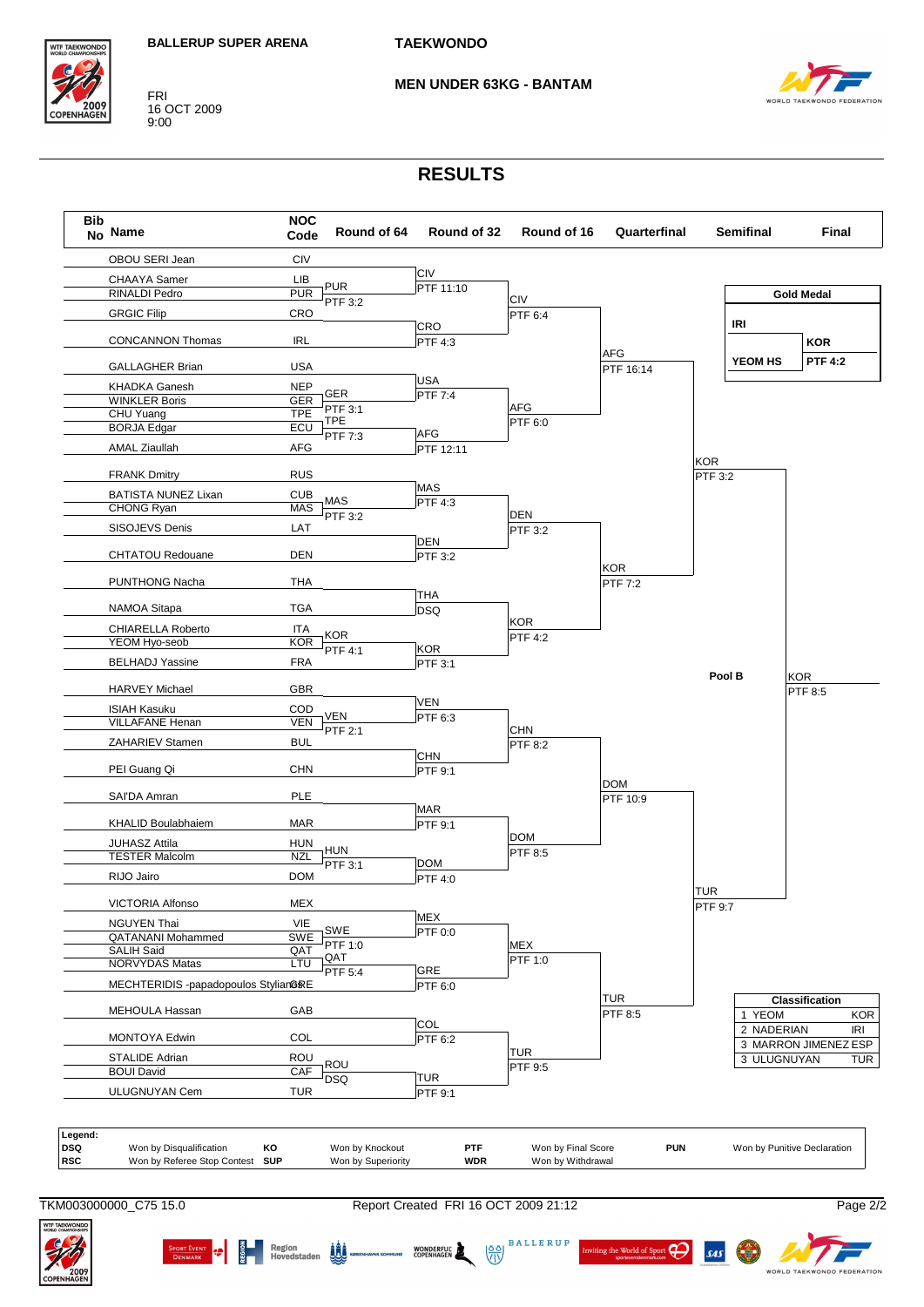

#### **MEN UNDER 68KG - FEATHER**



## **RESULTS**



SPORT EVENT **19 EM Region** Region **19 EM** 

TKM004000000\_C75 16.0 Report Created FRI 16 OCT 2009 21:31 Page 1/2

WONDERFUL WORKEN

 $\frac{88}{32}$ 

**BALLERUP** 

ing the World of Sport

 $\boldsymbol{\beta}$ 

 $s$ <sub>45</sub>



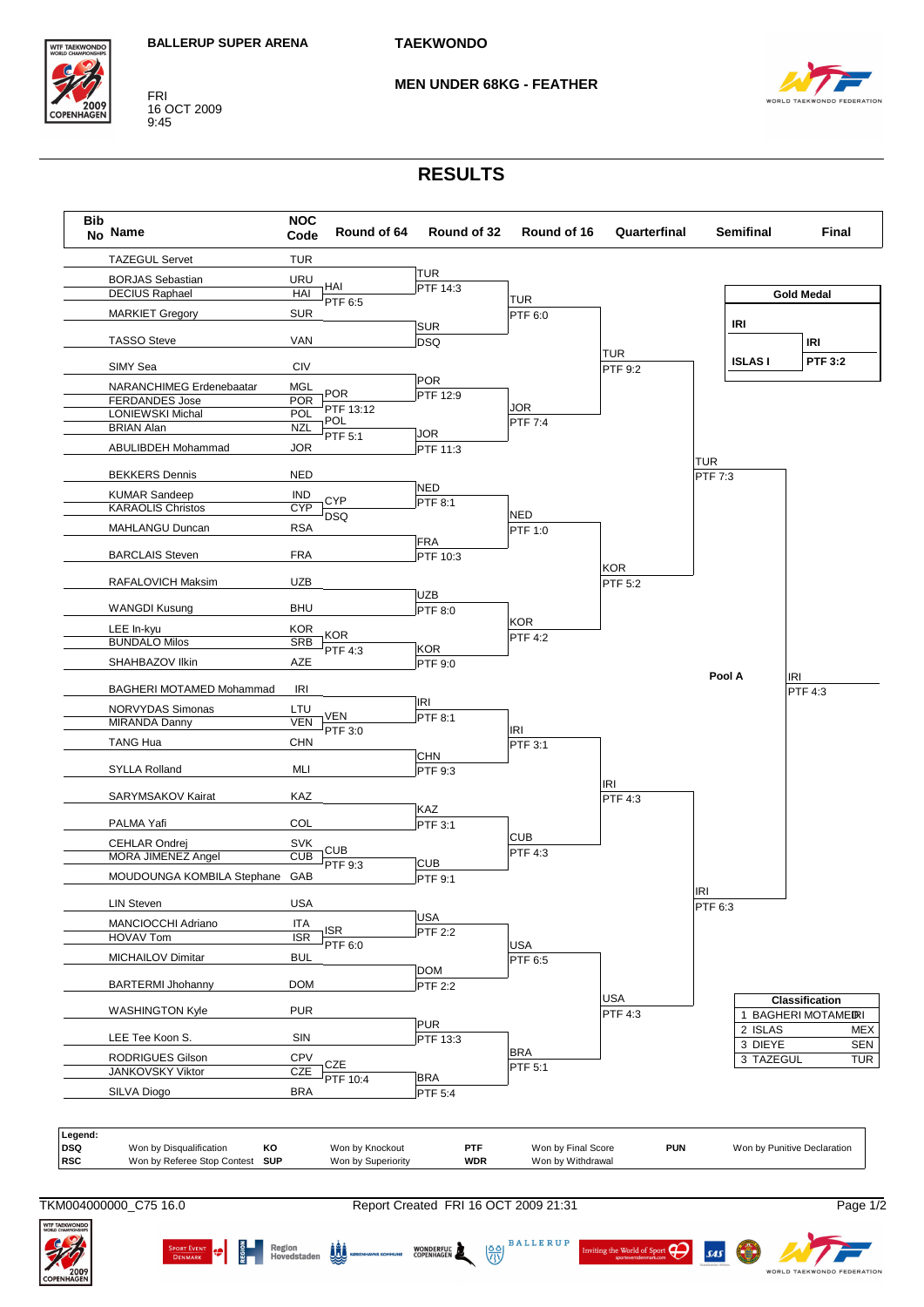

#### **MEN UNDER 68KG - FEATHER**



### **RESULTS**



SPORT EVENT **19 EM Region** Region **19 EM** 

TKM004000000\_C75 16.0 Report Created FRI 16 OCT 2009 21:31 Page 2/2

WONDERFUL

 $\frac{88}{32}$ 

**BALLERUP** 

ting the World of Sport

 $\boldsymbol{\beta}$ 

 $s4s$ 

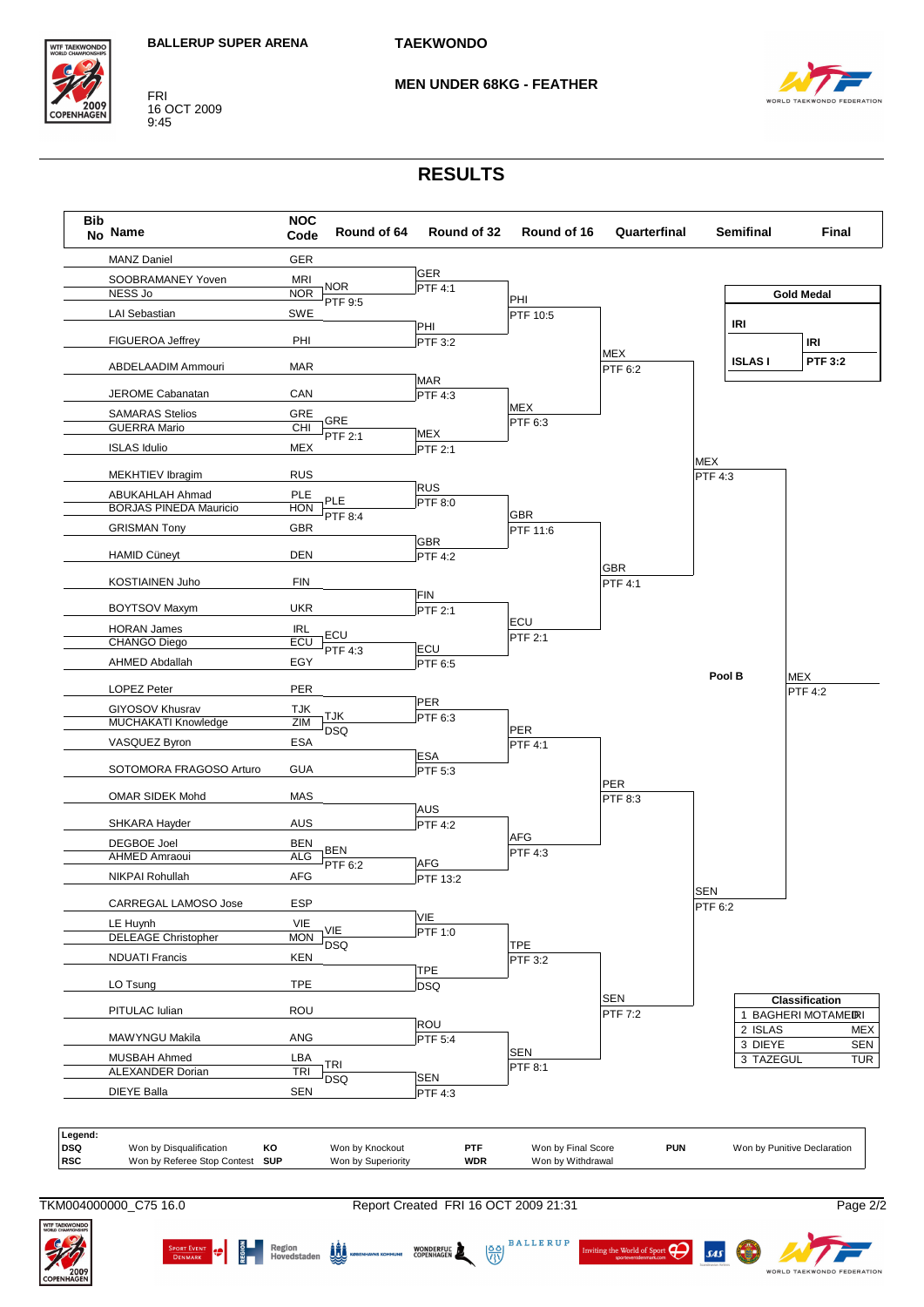

SUN<br>18 OCT 2009<br>9:00

#### **MEN UNDER 74KG - LIGHT**



## **RESULTS**

| <b>Bib</b> | No Name                                        | <b>NOC</b><br>Code       | Round of 64     | Round of 32                 | Round of 16        | Quarterfinal |                | <b>Semifinal</b> | Final                       |
|------------|------------------------------------------------|--------------------------|-----------------|-----------------------------|--------------------|--------------|----------------|------------------|-----------------------------|
|            | <b>LOPEZ Mark</b>                              | <b>USA</b>               |                 |                             |                    |              |                |                  |                             |
|            | <b>TS'UPANE Thabo</b>                          | LES                      |                 | <b>USA</b>                  |                    |              |                |                  |                             |
|            | ESPINDOLA JR. Licinio                          | <b>BRA</b>               | <b>BRA</b>      | PTF 1:0                     | <b>USA</b>         |              |                |                  | <b>Gold Medal</b>           |
|            | SANCHEZ Juan                                   | <b>PUR</b>               | PTF 2:1         |                             | <b>PTF 4:3</b>     |              |                |                  |                             |
|            |                                                |                          |                 | <b>PUR</b>                  |                    |              |                | <b>KOR</b>       |                             |
|            | <b>YUZA Viktor</b>                             | <b>UKR</b>               |                 | PTF 3:2                     |                    |              |                |                  | <b>KOR</b>                  |
|            | <b>MARK Manuel</b>                             | <b>AUT</b>               |                 |                             |                    | <b>USA</b>   |                | <b>MAXIME P</b>  | <b>PTF 5:2</b>              |
|            |                                                |                          |                 | <b>AUT</b>                  |                    | PTF 5:2      |                |                  |                             |
|            | <b>ALMUTAIRI Sultan</b>                        | <b>KUW</b>               | ALG             | $\overline{\text{PTF}}$ 6:3 |                    |              |                |                  |                             |
|            | MOHAMED EL Mahmoudi<br>SOLORZANO MEJIA Stuardo | <b>ALG</b><br><b>GUA</b> | <b>DSQ</b>      |                             | AUT                |              |                |                  |                             |
|            | RAWAT Arjun                                    | $\overline{IND}$         | GUA             |                             | PTF 4:0            |              |                |                  |                             |
|            |                                                |                          | PTF 3:2         | <b>GUA</b>                  |                    |              |                |                  |                             |
|            | SOTTILE Fabio                                  | <b>ITA</b>               |                 | <b>PTF 2:0</b>              |                    |              | USA            |                  |                             |
|            | <b>THONGSALAP Patiwat</b>                      | THA                      |                 |                             |                    |              | PTF 5:3        |                  |                             |
|            |                                                |                          |                 | THA                         |                    |              |                |                  |                             |
|            | <b>KARIMI</b> Sayed<br><b>LORDE Bernard</b>    | <b>AFG</b><br><b>BAR</b> | <b>AFG</b>      | PTF 12:7                    |                    |              |                |                  |                             |
|            |                                                |                          | <b>DSQ</b>      |                             | <b>THA</b>         |              |                |                  |                             |
|            | <b>ABDURAIM Rasul</b>                          | KGZ                      |                 |                             | PTF 7:6            |              |                |                  |                             |
|            | <b>KOLAS Vitali</b>                            | <b>BLR</b>               |                 | <b>BLR</b>                  |                    |              |                |                  |                             |
|            |                                                |                          |                 | <b>SUP 3:3</b>              |                    | THA          |                |                  |                             |
|            | <b>NIKOLAIDIS Anestis</b>                      | GRE                      |                 |                             |                    | PTF 7:5      |                |                  |                             |
|            |                                                |                          |                 | <b>GRE</b>                  |                    |              |                |                  |                             |
|            | PHAM Huu                                       | VIE                      |                 | <b>PTF 3:2</b>              |                    |              |                |                  |                             |
|            | CHIVU Alexandru                                | <b>ROU</b>               |                 |                             | GRE                |              |                |                  |                             |
|            | <b>MAHAMUD Yahya</b>                           | <b>KEN</b>               | ROU             |                             | PTF 5:4            |              |                |                  |                             |
|            | <b>HASSAN Nabil</b>                            | JOR                      | <b>DSQ</b>      | <b>JOR</b>                  |                    |              |                |                  |                             |
|            |                                                |                          |                 | <b>PTF 14:1</b>             |                    |              | Pool A         |                  | <b>KOR</b>                  |
|            | <b>KARE Gorame</b>                             | <b>SEN</b>               |                 |                             |                    |              |                |                  | PTF 7:5                     |
|            | KIM Joon-tae                                   | KOR                      |                 | <b>KOR</b>                  |                    |              |                |                  |                             |
|            | <b>SMORODIN Dmitriy</b>                        | KAZ                      | <b>KOR</b>      | PTF 5:4                     |                    |              |                |                  |                             |
|            |                                                |                          | PTF 12:1        |                             | <b>KOR</b>         |              |                |                  |                             |
|            | PENJOR Sonam                                   | <b>BHU</b>               |                 | <b>DOM</b>                  | PTF 9:5            |              |                |                  |                             |
|            | <b>SEBASTIAN Andres</b>                        | <b>DOM</b>               |                 | PTF 18:3                    |                    |              |                |                  |                             |
|            |                                                |                          |                 |                             |                    | <b>KOR</b>   |                |                  |                             |
|            | <b>TSENG Ching</b>                             | <b>TPE</b>               |                 |                             |                    | PTF 7:2      |                |                  |                             |
|            |                                                |                          |                 | <b>NED</b>                  |                    |              |                |                  |                             |
|            | <b>MOLLET Tommy</b>                            | <b>NED</b>               |                 | PTF 8:5                     |                    |              |                |                  |                             |
|            | TUN LINN Win                                   | <b>MYA</b>               | <b>ESP</b>      |                             | <b>ESP</b>         |              |                |                  |                             |
|            | SEIJO GIEBELS Cristian                         | <b>ESP</b>               | PTF 6:5         | <b>ESP</b>                  | PTF 9:8            |              |                |                  |                             |
|            | <b>ISSAME Chernoubi</b>                        | <b>MAR</b>               |                 | <b>PTF 9:8</b>              |                    |              |                |                  |                             |
|            |                                                |                          |                 |                             |                    |              | <b>KOR</b>     |                  |                             |
|            | <b>ADRIANO Uriel</b>                           | MEX                      |                 |                             |                    |              | <b>SUP 4:0</b> |                  |                             |
|            | LESLYE Juan                                    | CHI                      |                 | <b>MEX</b>                  |                    |              |                |                  |                             |
|            | <b>ARSHAD Atief</b>                            | <b>PAK</b>               | CHI<br>PTF 3:2  | PTF 2:1                     | <b>MEX</b>         |              |                |                  |                             |
|            | <b>BEN AHARON Jonathan</b>                     | <b>ISR</b>               |                 |                             | PTF 3:2            |              |                |                  |                             |
|            |                                                |                          |                 | <b>RUS</b>                  |                    |              |                |                  |                             |
|            | AKOEV Alan                                     | <b>RUS</b>               |                 | <b>DSQ</b>                  |                    |              |                |                  |                             |
|            |                                                |                          |                 |                             |                    | <b>MEX</b>   |                |                  | Classification              |
|            | AZIZOV Ramin                                   | AZE                      |                 |                             |                    | PTF 7:5      |                | 1 KIM            | <b>KOR</b>                  |
|            | <b>HYPOLITE Lenn</b>                           | <b>TRI</b>               |                 | <b>AZE</b>                  |                    |              |                | 2 MAXIME         | CAN                         |
|            |                                                |                          |                 | PTF 8:4                     | <b>TUR</b>         |              |                | 3 LOPEZ          | <b>USA</b>                  |
|            | MONTENEGRO TOVAR Fernando                      | <b>BOL</b>               | COD             |                             | PTF 4:3            |              |                | 3 OUNIS          | <b>GER</b>                  |
|            | MARC-olivier Tschibelu                         | COD                      | PTF 7:0         | <b>TUR</b>                  |                    |              |                |                  |                             |
|            | <b>BAYGUT Ridvan</b>                           | <b>TUR</b>               |                 | PTF 10:1                    |                    |              |                |                  |                             |
| Legend:    |                                                |                          |                 |                             |                    |              |                |                  |                             |
|            | Won by Disqualification<br>KO                  |                          | Won by Knockout | PTF                         | Won by Final Score | <b>PUN</b>   |                |                  | Won by Punitive Declaration |
|            | Won by Referee Stop Contest<br><b>SUP</b>      |                          |                 | <b>WDR</b>                  |                    |              |                |                  |                             |

TKM005000000\_C75 15.0

Report Created SUN 18 OCT 2009 18:52

 $\begin{picture}(150,10) \put(0,0){\line(1,0){15}} \put(150,0){\line(1,0){15}} \put(150,0){\line(1,0){15}} \put(150,0){\line(1,0){15}} \put(150,0){\line(1,0){15}} \put(150,0){\line(1,0){15}} \put(150,0){\line(1,0){15}} \put(150,0){\line(1,0){15}} \put(150,0){\line(1,0){15}} \put(150,0){\line(1,0){15}} \put(150,0){\line(1,0){15}} \$ 



SAS  $\left(\frac{1}{2}\right)$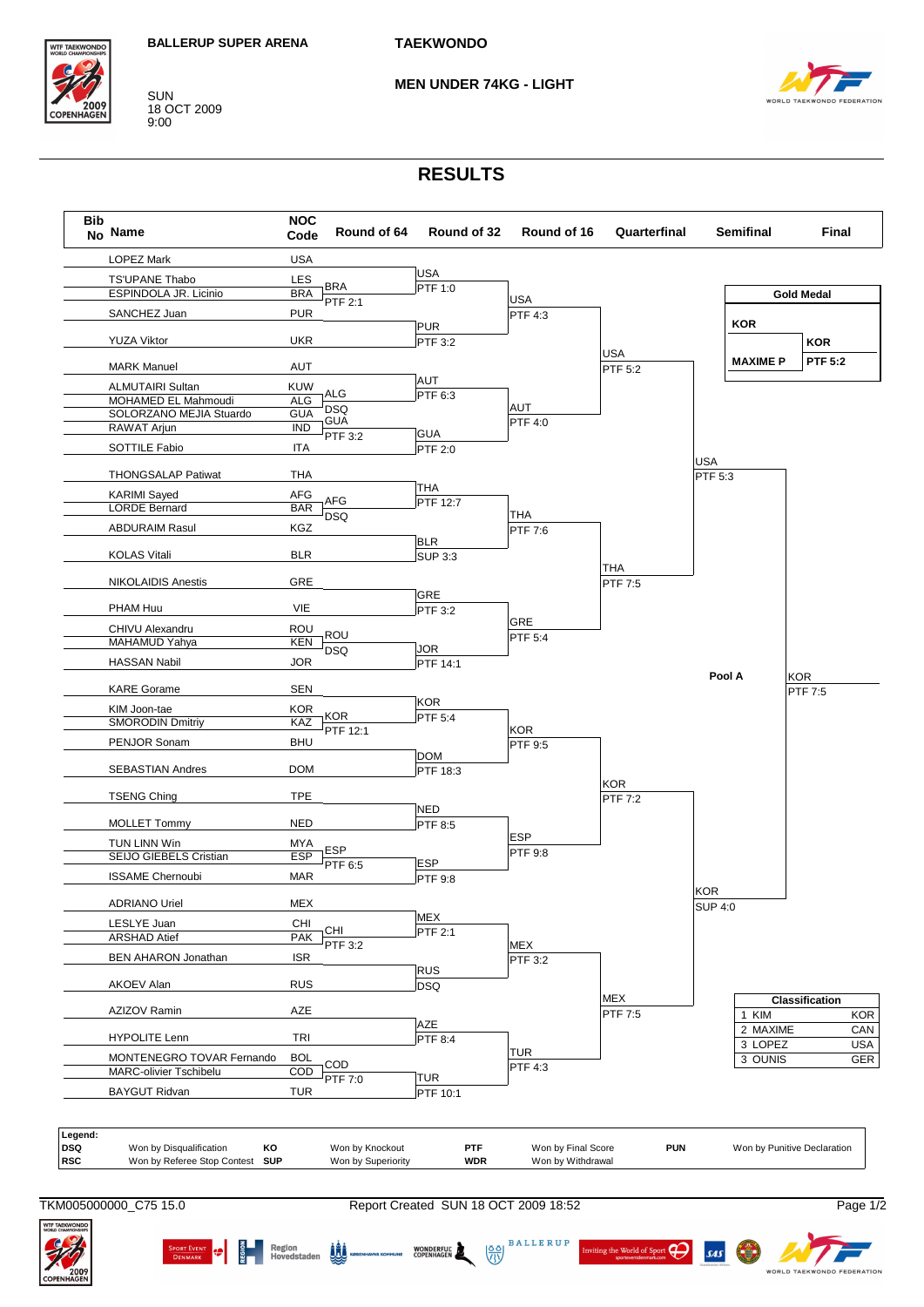

SUN 18 OCT 2009 9:00

#### **MEN UNDER 74KG - LIGHT**



## **RESULTS**

| Bib<br>No Name |                                             | <b>NOC</b><br>Code       | Round of 64        | Round of 32                  | Round of 16           | Quarterfinal   |            | <b>Semifinal</b> | Final                       |
|----------------|---------------------------------------------|--------------------------|--------------------|------------------------------|-----------------------|----------------|------------|------------------|-----------------------------|
|                | ABD RABOU Mahmoud                           | EGY                      |                    |                              |                       |                |            |                  |                             |
|                | <b>SAMAHA Michel</b>                        | LIB                      |                    | EGY                          |                       |                |            |                  |                             |
|                | <b>KOMURKA Filip</b>                        | <b>CZE</b>               | CZE                | PTF 6:1                      | <b>BUR</b>            |                |            |                  | <b>Gold Medal</b>           |
|                | RIVERA Andres                               | COL                      | <b>DSQ</b>         |                              | PTF 4:1               |                |            |                  |                             |
|                |                                             |                          |                    | <b>BUR</b>                   |                       |                |            | <b>KOR</b>       |                             |
|                | <b>DRABO</b> Seydina                        | <b>BUR</b>               |                    | PTF 4:3                      |                       |                |            |                  | <b>KOR</b>                  |
|                |                                             |                          |                    |                              |                       | <b>BUR</b>     |            | <b>MAXIME P</b>  | <b>PTF 5:2</b>              |
|                | <b>ZUBERI Flamur</b>                        | SUI                      |                    | ECU                          |                       | PTF 0:0        |            |                  |                             |
|                | CHANGO Juan                                 | ECU                      |                    | PTF 11:4                     |                       |                |            |                  |                             |
|                |                                             |                          |                    |                              | ECU                   |                |            |                  |                             |
|                | LAI Li<br><b>SANTIC Matija</b>              | <b>CHN</b><br>CRO        | CHN                |                              | <b>SUP 4:3</b>        |                |            |                  |                             |
|                |                                             |                          | PTF 11:7           | <b>GBR</b>                   |                       |                |            |                  |                             |
|                | ETMINANI Davoud                             | <b>GBR</b>               |                    | <b>PTF 4:2</b>               |                       |                | <b>GER</b> |                  |                             |
|                | <b>KIM Dmitriy</b>                          | <b>UZB</b>               |                    |                              |                       |                | PTF 10:0   |                  |                             |
|                | <b>FERNALD Gino</b>                         | <b>SUR</b>               |                    | <b>UZB</b>                   |                       |                |            |                  |                             |
|                | PARK LEGUIZAMON Sergio                      | PAR                      | <b>SUR</b>         | PTF 9:6                      |                       |                |            |                  |                             |
|                | PHIMMASONE Sawatvilay                       | LAO                      | <b>DSQ</b>         |                              | <b>UZB</b>            |                |            |                  |                             |
|                |                                             |                          |                    | LAO                          | PTF 7:3               |                |            |                  |                             |
|                | <b>FORMANN Lennart</b>                      | <b>DEN</b>               |                    | PTF 6:5                      |                       |                |            |                  |                             |
|                |                                             |                          |                    |                              |                       | GER            |            |                  |                             |
|                | <b>ALWAN Thaer</b>                          | IRQ                      |                    |                              |                       | <b>SUP 8:7</b> |            |                  |                             |
|                | MOHAMED Mohamed                             | PLE                      |                    | <b>IRQ</b>                   |                       |                |            |                  |                             |
|                |                                             |                          |                    | <b>DSQ</b>                   | <b>GER</b>            |                |            |                  |                             |
|                | MASEKO Gabriel<br><b>OUNIS Mokdad</b>       | ZAM<br><b>GER</b>        | GER                |                              | PTF 17:3              |                |            |                  |                             |
|                |                                             |                          | <b>DSQ</b>         | <b>GER</b>                   |                       |                |            |                  |                             |
|                | MAIZEROI Torann                             | <b>FRA</b>               |                    | <b>DSQ</b>                   |                       |                |            |                  |                             |
|                | <b>MAXIME Potvin</b>                        | CAN                      |                    |                              |                       |                |            | Pool B           | CAN<br><b>PTF 6:3</b>       |
|                |                                             |                          |                    | CAN                          |                       |                |            |                  |                             |
|                | NEGMATOV Farkhod<br>PACHECO Obdulio         | <b>TJK</b><br><b>HON</b> | <b>HON</b>         | PTF 10:2                     |                       |                |            |                  |                             |
|                |                                             |                          | <b>DSQ</b>         |                              | CAN                   |                |            |                  |                             |
|                | RAJJAB David                                | <b>GUY</b>               |                    |                              | PTF 15:3              |                |            |                  |                             |
|                | <b>TORKORNOO Benaiah</b>                    | <b>GHA</b>               |                    | GHA<br><b>WDR</b>            |                       |                |            |                  |                             |
|                |                                             |                          |                    |                              |                       | CAN            |            |                  |                             |
|                | <b>VASQUEZ Carlos</b>                       | VEN                      |                    |                              |                       | <b>SUP 4:4</b> |            |                  |                             |
|                |                                             |                          |                    | VEN                          |                       |                |            |                  |                             |
|                | <b>BAMBA</b> Issa                           | <b>CIV</b>               |                    | PTF 6:4                      |                       |                |            |                  |                             |
|                | <b>GARWASH Fathi</b>                        | LBA                      | NZL                |                              | VEN<br>PTF 11:10      |                |            |                  |                             |
|                | SCOTT Vaughn                                | <b>NZL</b>               | <b>DSQ</b>         | <b>NOR</b>                   |                       |                |            |                  |                             |
|                | HAMMER Jan                                  | <b>NOR</b>               |                    | PTF 12:8                     |                       |                |            |                  |                             |
|                | <b>HASAN Burak</b>                          | <b>AUS</b>               |                    |                              |                       |                | CAN        |                  |                             |
|                |                                             |                          |                    | AUS                          |                       |                | PTF 15:14  |                  |                             |
|                | PILAVAKIS Christos<br><b>ORLEANS Karlis</b> | <b>CYP</b><br>LAT        | LAT                | PTF 5:4                      |                       |                |            |                  |                             |
|                | <b>JOYCE Sean</b>                           | <b>IRL</b>               | PTF 3:0            |                              | JPN                   |                |            |                  |                             |
|                | <b>TANCIK David</b>                         | <b>SLO</b>               | <b>IRL</b>         |                              | <b>PTF 4:2</b>        |                |            |                  |                             |
|                | HOJO Taisei                                 | <b>JPN</b>               | PTF 5:2            | <b>JPN</b><br><b>PTF 4:4</b> |                       |                |            |                  |                             |
|                |                                             |                          |                    |                              |                       | IRI            |            |                  | Classification              |
|                | RODRIGUES Eduardo                           | <b>POR</b>               |                    |                              |                       | PTF 8:0        |            | 1 KIM            |                             |
|                |                                             |                          |                    | <b>POR</b>                   |                       |                |            | 2 MAXIME         |                             |
|                | <b>KIRALY Istvan</b>                        | <b>HUN</b>               |                    | <b>PTF 2:2</b>               |                       |                |            | 3 LOPEZ          |                             |
|                | <b>CRISMANICH Sebastian</b>                 | ARG                      | ARG                |                              | <b>IRI</b><br>PTF 8:0 |                |            | 3 OUNIS          |                             |
|                | <b>BIJELIC Bojan</b>                        | SRB                      | PTF 7:3            | <b>IRI</b>                   |                       |                |            |                  |                             |
|                | NASSRAZADANY Alireza                        | IRI                      |                    | PTF 10:8                     |                       |                |            |                  |                             |
|                |                                             |                          |                    |                              |                       |                |            |                  |                             |
| Legend:        | Won by Disqualification                     | KO                       | Won by Knockout    | PTF                          | Won by Final Score    | <b>PUN</b>     |            |                  | Won by Punitive Declaration |
|                | Won by Referee Stop Contest                 | <b>SUP</b>               | Won by Superiority | <b>WDR</b>                   | Won by Withdrawal     |                |            |                  |                             |

TKM005000000\_C75 15.0 Report Created SUN 18 OCT 2009 18:52 Page 2/2

 $\begin{picture}(150,10) \put(0,0){\line(1,0){15}} \put(150,0){\line(1,0){15}} \put(150,0){\line(1,0){15}} \put(150,0){\line(1,0){15}} \put(150,0){\line(1,0){15}} \put(150,0){\line(1,0){15}} \put(150,0){\line(1,0){15}} \put(150,0){\line(1,0){15}} \put(150,0){\line(1,0){15}} \put(150,0){\line(1,0){15}} \put(150,0){\line(1,0){15}} \$ 



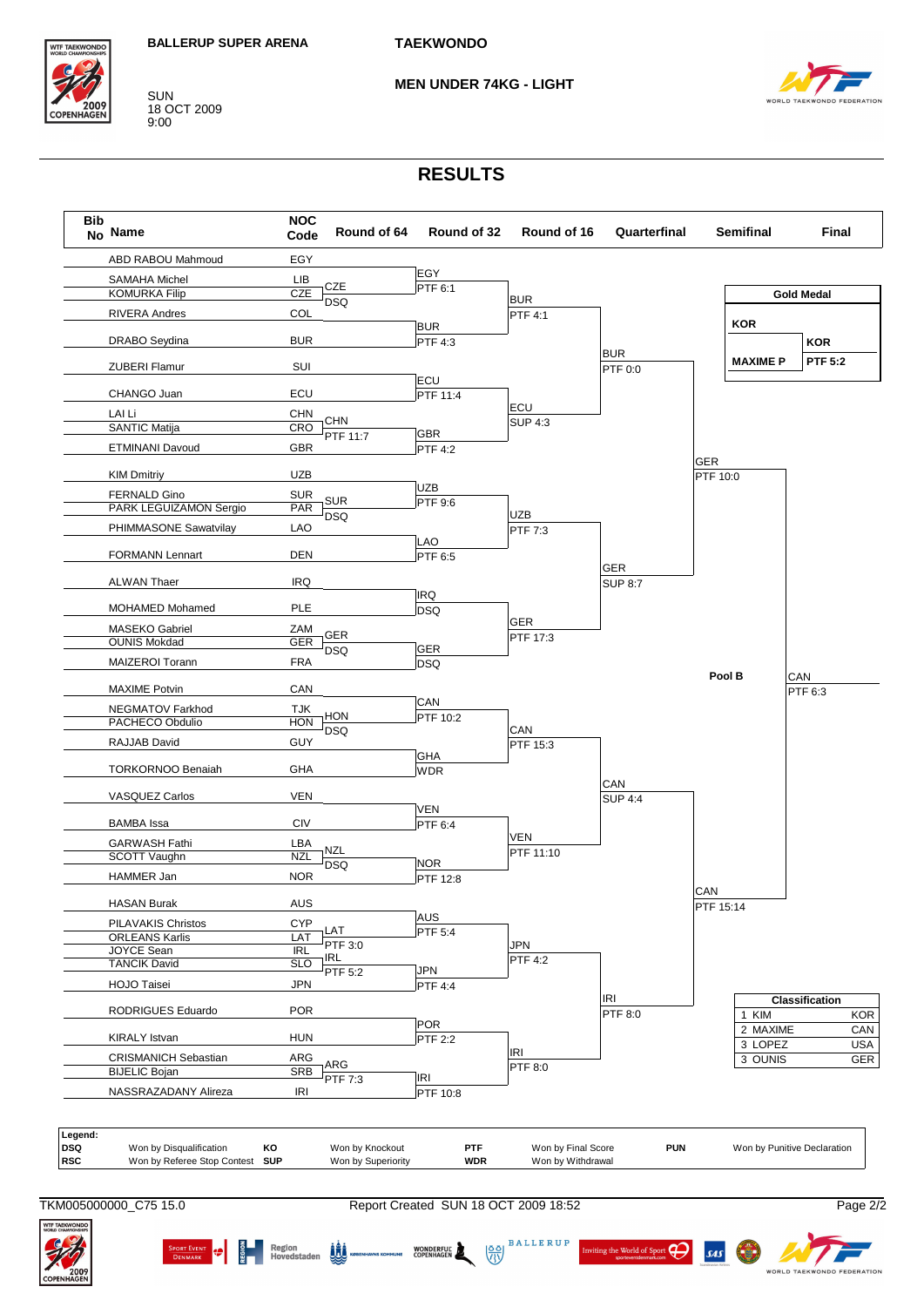

WED 14 OCT 2009<br>9:00 **MEN UNDER 80KG - WELTER** 



## **RESULTS**

| <b>Bib</b><br>No Name                     | <b>NOC</b><br>Code | Round of 32                         | Round of 16           | Quarterfinal          | <b>Semifinal</b>      | Final                 | Gold Medallist               |
|-------------------------------------------|--------------------|-------------------------------------|-----------------------|-----------------------|-----------------------|-----------------------|------------------------------|
| SARMIENTO Mauro                           | ITA                | <b>SARMIENTO M</b>                  |                       |                       |                       |                       |                              |
| TRAJKOVIC Ivan                            | <b>SLO</b>         | PTF 6:5                             | <b>SARMIENTO M</b>    |                       |                       |                       |                              |
| CHEN Zhiquan                              | <b>MAC</b>         | SAMADA S                            | PTF 8:2               |                       |                       |                       |                              |
| <b>SAMADA Sergio</b>                      | <b>CUB</b>         | PTF 3:4                             |                       | SARMIENTO M           |                       |                       |                              |
| <b>FERRERA Miguel</b>                     | <b>HON</b>         | <b>GAVRANIC M</b>                   |                       | PTF 11:0              |                       |                       |                              |
| <b>GAVRANIC Marko</b>                     | <b>CRO</b>         | <b>SUP 5:4</b>                      | <b>LUONG M</b>        |                       |                       |                       |                              |
| <b>LUONG Minh</b>                         | VIE                | LUONG M                             | PTF 2:1               |                       |                       |                       |                              |
| <b>SARHAN Abdulgader</b>                  | QAT                | <b>PTF 4:2</b>                      |                       |                       | SEBASTIEN M           |                       |                              |
| <b>SEBASTIEN Michaud</b>                  | CAN                | SEBASTIEN M                         |                       |                       | PTF 3:1               |                       |                              |
| <b>CHARLES Fronzie</b>                    | <b>GRN</b>         | PTF 14:5                            | <b>SEBASTIEN M</b>    |                       |                       |                       |                              |
| <b>AVENIDO Marlon</b>                     | PHI                | <b>TZELLOS N</b>                    | PTF 4:3               |                       |                       |                       |                              |
| <b>TZELLOS Nikolaos</b>                   | GRE                | PTF 6:4                             |                       | <b>SEBASTIEN M</b>    |                       |                       |                              |
| <b>DZIKEVIC Vitoldas</b>                  | LTU                | <b>DZIKEVIC V</b>                   |                       | PTF 2:1               |                       |                       |                              |
| <b>TIMANTY Moise</b>                      | <b>BEN</b>         | PTF 7:1                             | YEREMYAN A            |                       |                       |                       |                              |
| <b>YUZA Andriy</b>                        | <b>UKR</b>         | YEREMYAN A                          | PTF 7:1               |                       |                       |                       |                              |
| YEREMYAN Arman                            | <b>ARM</b>         | PTF 7:2                             |                       |                       | Pool A                | LOPEZ <sub>S</sub>    |                              |
| <b>GBANE Seydou</b>                       | <b>CIV</b>         | <b>GBANE S</b>                      |                       |                       |                       | <b>PTF 4:1</b>        |                              |
| SALEH KHEER Salah                         | LBA                | <b>PTF 4:7</b>                      | ABDOLAHI F            |                       |                       |                       |                              |
| <b>JACKSON Ronnie</b>                     | <b>SUR</b>         | ABDOLAHI F                          | PTF 9:1               |                       |                       |                       |                              |
| <b>ABDOLAHI Farzad</b>                    | <b>IRI</b>         | PTF 12:2                            |                       | <b>ABDOLAHIF</b>      |                       |                       |                              |
| <b>PAK Sergey</b>                         | KAZ                | PAK S                               |                       | PTF 10:2              |                       |                       |                              |
| YUKSEL Serdar                             | <b>TUR</b>         | PTF 4:3                             | PAK S                 |                       |                       |                       |                              |
| <b>QATANANI Ashraf</b>                    | <b>SWE</b>         | QATANANI A                          | PTF 2:1               |                       |                       |                       |                              |
| <b>ROMAN Angel</b>                        | <b>PUR</b>         | PTF 5:2                             |                       |                       | LOPEZ <sub>S</sub>    |                       |                              |
| RODRIGUEZ Luis                            | <b>VEN</b>         | <b>RODRIGUEZ L</b>                  |                       |                       | DSQ 3 2:00            |                       |                              |
| <b>TOELUPE Alefosio</b>                   | <b>SAM</b>         | PTF 12:4                            | SAMADZIC R            |                       |                       |                       |                              |
| VICCA Jelle                               | BEL                | SAMADZIC R                          | <b>SUP 4:3</b>        |                       |                       |                       |                              |
| SAMADZIC Radomir                          | <b>SRB</b>         | PTF 7:4                             |                       | LOPEZ S               |                       |                       |                              |
| REMADERET Ibled                           | CAF                | PAZI?SKI P                          |                       | <b>PTF 4:2</b>        |                       |                       |                              |
| PAZI?SKI Piotr                            | POL                | <b>DSQ</b>                          | LOPEZ S               |                       |                       |                       |                              |
| RUSINOV Roman                             | <b>ISR</b>         | LOPEZ S                             | PTF 5:1               |                       |                       |                       |                              |
| <b>LOPEZ Steven</b>                       | <b>USA</b>         | <b>DSQ</b>                          |                       |                       |                       |                       | LOPEZ Steven                 |
| AHMADOV Rashad                            | <b>AZE</b>         | AHMADOV R                           |                       |                       |                       |                       |                              |
| <b>KATANA Amir</b>                        | BIH                | PTF 6:0                             | AHMADOV R             |                       |                       |                       | PTF 0:0                      |
| <b>GULOV Alisher</b>                      | <b>TJK</b>         | LIAO K                              | PTF 14:3              |                       |                       |                       |                              |
| LIAO Kuo                                  | <b>TPE</b>         | <b>DSQ</b>                          |                       | AHMADOV R             |                       |                       |                              |
| <b>MAKDESSI Tarek</b>                     | LIB                | XINWEI W                            |                       |                       |                       |                       |                              |
| XINWEI Wang                               | <b>CHN</b>         | <b>DSQ</b>                          | BAYKUZIYEV J          | PTF 1:0               |                       |                       |                              |
| BAYKUZIYEV Jasur                          | <b>UZB</b>         | BAYKUZIYEV J                        | <b>PTF 4:2</b>        |                       |                       |                       |                              |
| DOUCARA Mamedy                            | <b>FRA</b>         | PTF 10:10                           |                       |                       | AHMADOV R             |                       |                              |
| <b>ALCANTARA Richard</b>                  | <b>DOM</b>         | ALCANTARA R                         |                       |                       | PTF 5:4               |                       |                              |
| <b>UNALAN Mahir</b>                       | AUS                | PTF 5:5                             | ALCANTARA R           |                       |                       |                       |                              |
| <b>OSMANOV Avet</b>                       | <b>RUS</b>         | OSMANOV A                           | PTF 6:5               |                       |                       |                       |                              |
| AKPOTU Efezino                            | <b>NGR</b>         |                                     |                       | COOK A                |                       |                       |                              |
| MIYAGAWA Kenta                            | <b>JPN</b>         | PTF 1:0<br>MIYAGAWA K               |                       |                       |                       |                       |                              |
| <b>THORLEIFSSON Bjorn</b>                 | <b>ISL</b>         |                                     | COOK A                | PTF 16:5              |                       |                       |                              |
| <b>ASPRILLA PEREZ Duwal</b>               | <b>COL</b>         | <b>DSQ</b><br>COOK A                |                       |                       |                       |                       |                              |
| COOK Aaron                                | <b>GBR</b>         |                                     | PTF 6:4               |                       |                       |                       |                              |
| <b>GARCIA HEMME Nicolas</b>               | <b>ESP</b>         | DSQ 1 2:00<br><b>GARCIA HEMME N</b> |                       |                       | Pool B                | <b>GARCIA HEMME N</b> |                              |
| RODRIGUEZ Carlos                          | <b>AND</b>         |                                     | <b>GARCIA HEMME N</b> |                       |                       | PTF 4:2               |                              |
| <b>ABADE Patroba</b>                      | <b>KEN</b>         | PTF 3:1<br>MOUSTAKAS D              |                       |                       |                       |                       |                              |
| <b>MOUSTAKAS Dimitris</b>                 | <b>CYP</b>         |                                     | PTF 3:2               |                       |                       |                       |                              |
| <b>CILBERT SMIT Stuart</b>                | ARU                | <b>DSQ</b><br>CILBERT SMIT S        |                       | <b>GARCIA HEMME N</b> |                       |                       |                              |
| MAMOUDOU Bassoum                          | HAI                |                                     |                       | PTF 9:2               |                       |                       |                              |
| HONNINGDALSNES Robert                     | <b>NOR</b>         | PTF 11:8<br>HONNINGDALSNESTR 5:3    | CILBERT SMIT S        |                       |                       |                       |                              |
| TCHOUAKE NDJEUMKA Tcherry                 | <b>CMR</b>         |                                     |                       |                       |                       |                       |                              |
| RAMIREZ Jose                              | MEX                | <b>PTF 4:2</b>                      |                       |                       | <b>GARCIA HEMME N</b> |                       | <b>Classification</b>        |
| <b>FANFAN Kikima</b>                      | COD                | RAMIREZ J                           |                       |                       | <b>PTF 4:1</b>        | 1 LOPEZ               | <b>USA</b>                   |
| AHMED Benaddou                            | <b>MAR</b>         | PTF 11:2                            | RAMIREZ J             |                       |                       |                       | 2 GARCIA HEMME<br><b>ESP</b> |
| <b>KARLSEN Anders</b>                     | <b>DEN</b>         | <b>KARLSEN A</b>                    | PTF 3:2               |                       |                       | 3 AHMADOV             | AZE                          |
| <b>BILIA Andre</b>                        | <b>BRA</b>         | PTF 9:2                             |                       | RAMIREZ J             |                       | 3 SEBASTIEN           | CAN                          |
| <b>HRDINA Tomas</b>                       | CZE                | <b>BILIA A</b>                      |                       | PTF 3:2               |                       |                       |                              |
| PARK Jung-ho                              | <b>KOR</b>         | PTF 2:0                             | CISSE O               |                       |                       |                       |                              |
| CISSE Oumar                               | MLI                | CISSE O                             | PTF 3:1               |                       |                       |                       |                              |
|                                           |                    | PTF 5:4                             |                       |                       |                       |                       |                              |
|                                           |                    |                                     |                       |                       |                       |                       |                              |
| Legend:                                   |                    |                                     |                       |                       |                       |                       |                              |
| Won by Disqualification<br>ΚO             |                    | Won by Knockout                     | PTF                   | Won by Final Score    | <b>PUN</b>            |                       | Won by Punitive Declaration  |
| <b>SUP</b><br>Won by Referee Stop Contest |                    | Won by Superiority                  | <b>WDR</b>            | Won by Withdrawal     |                       |                       |                              |

TKM006000000\_C75 15.0

Report Created WED 14 OCT 2009 21:35

Page 1/1

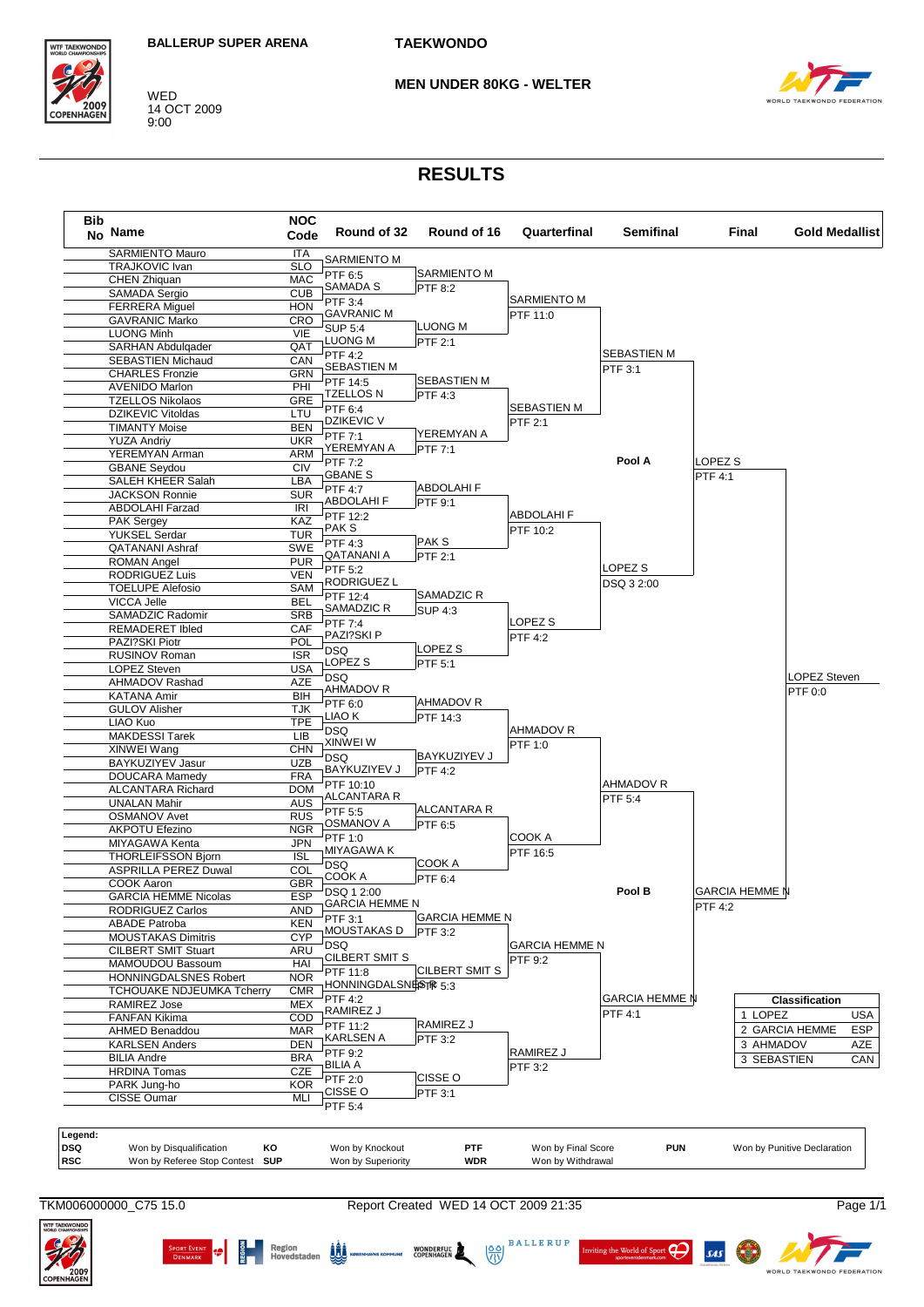

SAT<br>17 OCT 2009<br>9:00

#### **MEN UNDER 87KG - MIDDLE**



## **RESULTS**

| <b>BATA Augustin</b>             | <b>FRA</b> |                  |                |            |            |         |             |                       |
|----------------------------------|------------|------------------|----------------|------------|------------|---------|-------------|-----------------------|
| SALCEDO Cristian                 | COL        |                  | <b>FRA</b>     |            |            |         |             |                       |
| STRATOURAS Kyriakos              | <b>CYP</b> | COL              | PTF 6:0        |            |            |         |             |                       |
| <b>HANSEN Mark</b>               | <b>DEN</b> | PTF 7:1          |                | GBR        |            |         |             |                       |
| JUNG Young-han                   | <b>KOR</b> | DEN              |                | PTF 4:2    |            |         |             |                       |
| MULTAZEM Badamgul                | <b>AFG</b> | PTF 6:5          | <b>GBR</b>     |            |            |         |             |                       |
| <b>BROWN Craig</b>               | <b>GBR</b> | <b>GBR</b>       | PTF 7:6        |            | <b>ITA</b> |         |             |                       |
| <b>MOLFETTA Carlo</b>            | <b>ITA</b> | KO 2 2:00<br>ITA |                |            |            |         |             |                       |
| SAHAKYAN Aram                    | ARM        | PTF 8:1          | ITA            |            | PTF 4:2    |         |             |                       |
| <b>YI Zheng</b>                  | <b>CHN</b> | CHN              | PTF 3:0        |            |            |         |             |                       |
| CONTRERAS SOLO Daniel            | <b>CUB</b> | PTF 5:0          |                | ITA        |            |         |             |                       |
| AMIENA Jurmen                    | <b>SUR</b> | LIB              |                | PTF 7:5    |            |         |             |                       |
| MOUSALLI Jad                     | <b>LIB</b> | PTF 4:3          | RUS            |            |            |         |             |                       |
| SPELLEN Adrian                   | GUY        | <b>RUS</b>       | PTF 5:0        |            |            |         |             |                       |
| <b>MUSAEV Ismail</b>             | <b>RUS</b> | PTF 8:2          |                |            | Pool A     | ITA     |             |                       |
| <b>GARCIA AGUADO Jon</b>         | <b>ESP</b> | <b>ESP</b>       |                |            |            | PTF 5:4 |             |                       |
| SANDERS Dafydd                   | <b>NZL</b> | PTF 7:2          | MAR            |            |            |         |             |                       |
| <b>SANON Tudor</b>               | HAI        | MAR              | PTF 6:3        |            |            |         |             |                       |
| <b>MOHAMMED Elkharzazi</b>       | <b>MAR</b> | PTF 11:4         |                | <b>MAR</b> |            |         |             |                       |
| <b>ISAKOVIC Mufid</b>            | BIH        | BIH              |                | PTF 7:6    |            |         |             |                       |
| <b>AYODELE Temitope</b>          | <b>NGR</b> | PTF 7:6          | BIH            |            |            |         |             |                       |
| <b>BEGIC Alen</b>                | <b>SLO</b> | <b>BLR</b>       | PTF 0:3        |            |            |         |             |                       |
| RASAKHATSKI Ihar                 | <b>BLR</b> | PTF 7:2          |                |            | <b>SRB</b> |         |             |                       |
| <b>SELLAS Marvin</b>             | <b>PUR</b> | <b>GRE</b>       |                |            | PTF 5:2    |         |             |                       |
| <b>NIKOLAIDIS Athanasios</b>     | <b>GRE</b> | PTF 1:0          | <b>CHI</b>     |            |            |         |             |                       |
| <b>LIEBIG Carlos</b>             | CHI        | CHI              | PTF 3:2        |            |            |         |             |                       |
| <b>NGUYEN Trong</b>              | VIE        | <b>DSQ</b>       |                | <b>SRB</b> |            |         |             |                       |
| <b>BABIC Vanja</b>               | <b>SRB</b> | SRB              |                | PTF 2:1    |            |         |             |                       |
| <b>YUAN Ming</b>                 | <b>TPE</b> | PTF 5:3          | <b>SRB</b>     |            |            |         |             |                       |
| <b>FRANCOIS Coulombe-fortier</b> | CAN        |                  | PTF 2:1        |            |            |         |             |                       |
| <b>TANRIKULU Bahri</b>           | TUR        |                  |                |            |            |         |             | TUR<br>PTF 2:2        |
| RAHAMAN Md                       | BAN        |                  | TUR            |            |            |         |             |                       |
| LI Igor                          | <b>UZB</b> | <b>UZB</b>       | PTF 7:0        |            |            |         |             |                       |
| ALSUDANI Mohammed                | <b>IRQ</b> | <b>DSQ</b>       |                | TUR        |            |         |             |                       |
| <b>STASTNY Jakub</b>             | CZE        | CZE              |                | PTF 3:1    |            |         |             |                       |
| EBUELAROUGH Noureddin            | LBA        | PTF 5:2          | GER            |            |            |         |             |                       |
| <b>VOSSEN Robert</b>             | GER        | GER              | PTF 2:0        |            |            |         |             |                       |
| <b>GNAKOUA Youssouf</b>          | CIV        | <b>DSQ</b>       |                |            | <b>TUR</b> |         |             |                       |
| <b>VASSILY Peter</b>             | <b>AUS</b> | CIV              |                |            | PTF 5:0    |         |             |                       |
| <b>KRASITSKYY Volodymyr</b>      | <b>UKR</b> | PTF 3:1          | <b>HUN</b>     |            |            |         |             |                       |
| <b>TOTH Balazs</b>               | <b>HUN</b> | HUN              | PTF 5:0        |            |            |         |             |                       |
| <b>ALENEZI Bader</b>             | <b>KUW</b> | PTF 5:3          |                | HUN        |            |         |             |                       |
| <b>BALMENT Nicloas</b>           | VAN        | No contestant    |                | PTF 3:0    |            |         |             |                       |
| RIZAYEV Davranbek                | KAZ        | <b>DSQ</b>       | <b>AZE</b>     |            |            |         |             |                       |
| BAYRAMOV Tavakgul                | <b>AZE</b> | AZE              | Bye            |            |            |         |             |                       |
| ALHASSAN Fatao                   | <b>GHA</b> | PTF 2:1          |                |            | Pool B     | TUR     |             |                       |
| <b>FATTAH Boukhars</b>           | ALG        | ALG              |                |            |            | PTF 5:2 |             |                       |
| <b>MARCELINO Douglas</b>         | <b>BRA</b> | <b>PTF 1:0</b>   | <b>BRA</b>     |            |            |         |             |                       |
| KUMARA G.gayan                   | SRI        | <b>BRA</b>       | PTF 13:7       |            |            |         |             |                       |
| <b>KHAN Ibrahim</b>              | <b>IND</b> | <b>DSQ</b>       |                | <b>BRA</b> |            |         |             |                       |
| CHACOA Jose                      | <b>VEN</b> | VEN              |                | PTF 6:2    |            |         |             |                       |
| HARAPIN Darko                    | CRO        | <b>DSQ</b>       | VEN            |            |            |         |             |                       |
| <b>IMAR Mohammad</b>             | <b>JOR</b> | JOR.             | <b>PTF 4:2</b> |            |            |         |             |                       |
| <b>OOGINK Michael</b>            | <b>NED</b> | PTF 9:0          |                |            | IRI        |         |             | <b>Classification</b> |
| <b>GRAF Antony</b>               | <b>USA</b> | USA              |                |            | PTF 12:6   |         | 1 TANRIKULU |                       |
| ESSEKABOU ALAZOULA Remy          | CAF        | PTF 5:4          | <b>USA</b>     |            |            |         | 2 MOLFETTA  |                       |
| <b>AKNOUCHE Samir</b>            | SWE        | SWE              | PTF 9:4        |            |            |         | 3 BABIC     |                       |
| <b>FARIAS Arturo</b>             | MEX        | <b>DSQ</b>       |                | IRI        |            |         | 3 KARAMI    |                       |
| MORA Juan                        | <b>DOM</b> | MEX              |                | PTF 4:3    |            |         |             |                       |
|                                  |            | PTF 7:5          | <b>IRI</b>     |            |            |         |             |                       |
| <b>KARAMI Yousef</b>             | IRI        |                  | PTF 11:1       |            |            |         |             |                       |

| Legena:    |                                 |    |                    |            |                    |            |                             |
|------------|---------------------------------|----|--------------------|------------|--------------------|------------|-----------------------------|
| DSQ        | Won by Disqualification         | KО | Won by Knockout    | PTF        | Won by Final Score | <b>PUN</b> | Won by Punitive Declaration |
| <b>RSC</b> | Won by Referee Stop Contest SUP |    | Won by Superiority | <b>WDR</b> | Won by Withdrawal  |            |                             |
|            |                                 |    |                    |            |                    |            |                             |

TKM007000000\_C75 15.0

Report Created SAT 17 OCT 2009 20:48

 $\begin{picture}(150,10) \put(0,0){\line(1,0){15}} \put(150,0){\line(1,0){15}} \put(150,0){\line(1,0){15}} \put(150,0){\line(1,0){15}} \put(150,0){\line(1,0){15}} \put(150,0){\line(1,0){15}} \put(150,0){\line(1,0){15}} \put(150,0){\line(1,0){15}} \put(150,0){\line(1,0){15}} \put(150,0){\line(1,0){15}} \put(150,0){\line(1,0){15}} \$ 



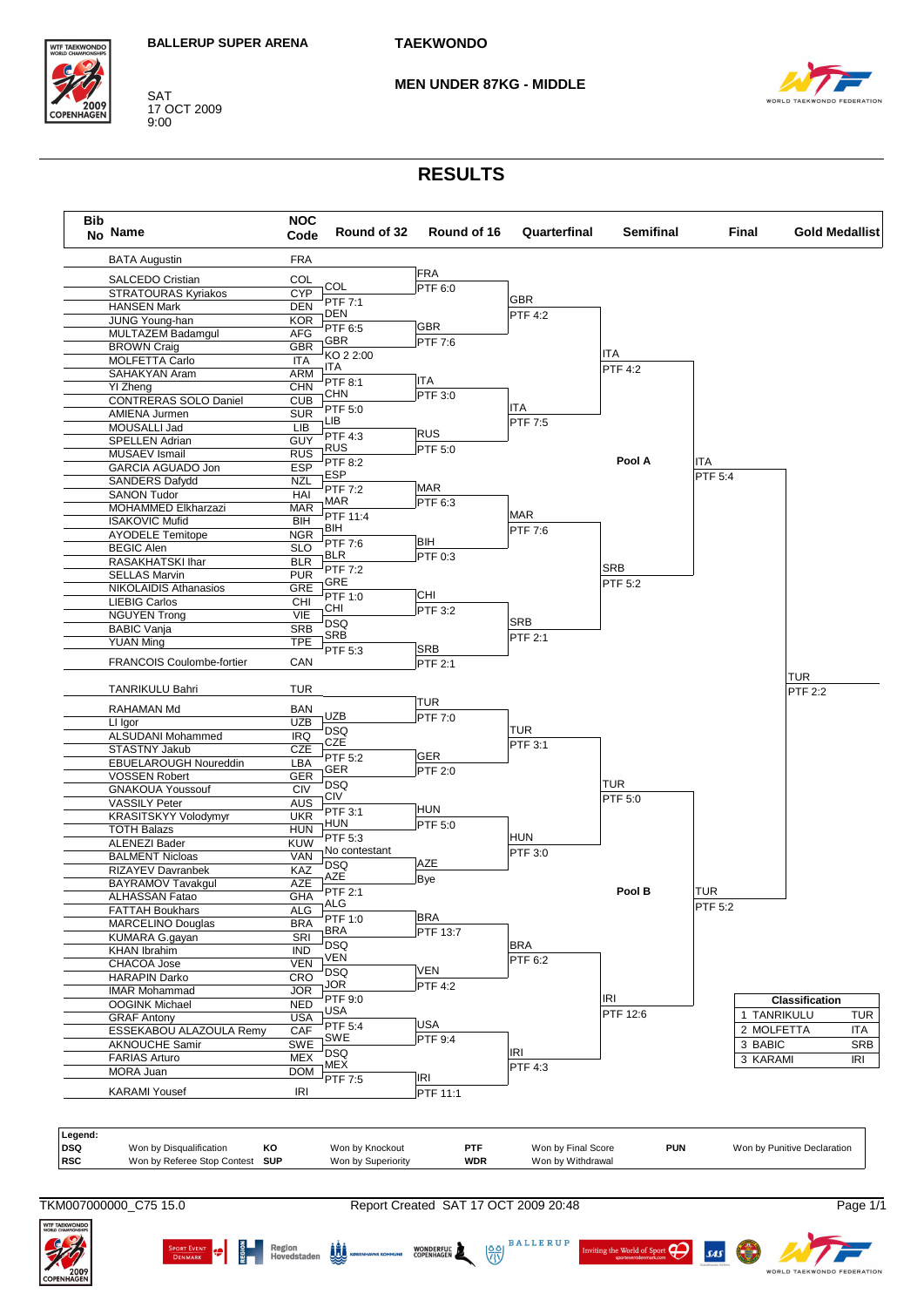

WED 14 OCT 2009 10:30

**MFN OVER 87KG - HFAVY** 



## **RESULTS**



TKM008000000 C75 12.0

SPORT EVENT **19 6 Region**<br>PENMARK **19 6 Hovedstaden** 20 Kosen

Report Created WED 14 OCT 2009 22:07

**WONDERFUL** 

**BALLERUP**  $\left(\frac{\delta}{\delta N}\right)$ 

ng the World of Sport

 $\boldsymbol{\beta}$ 



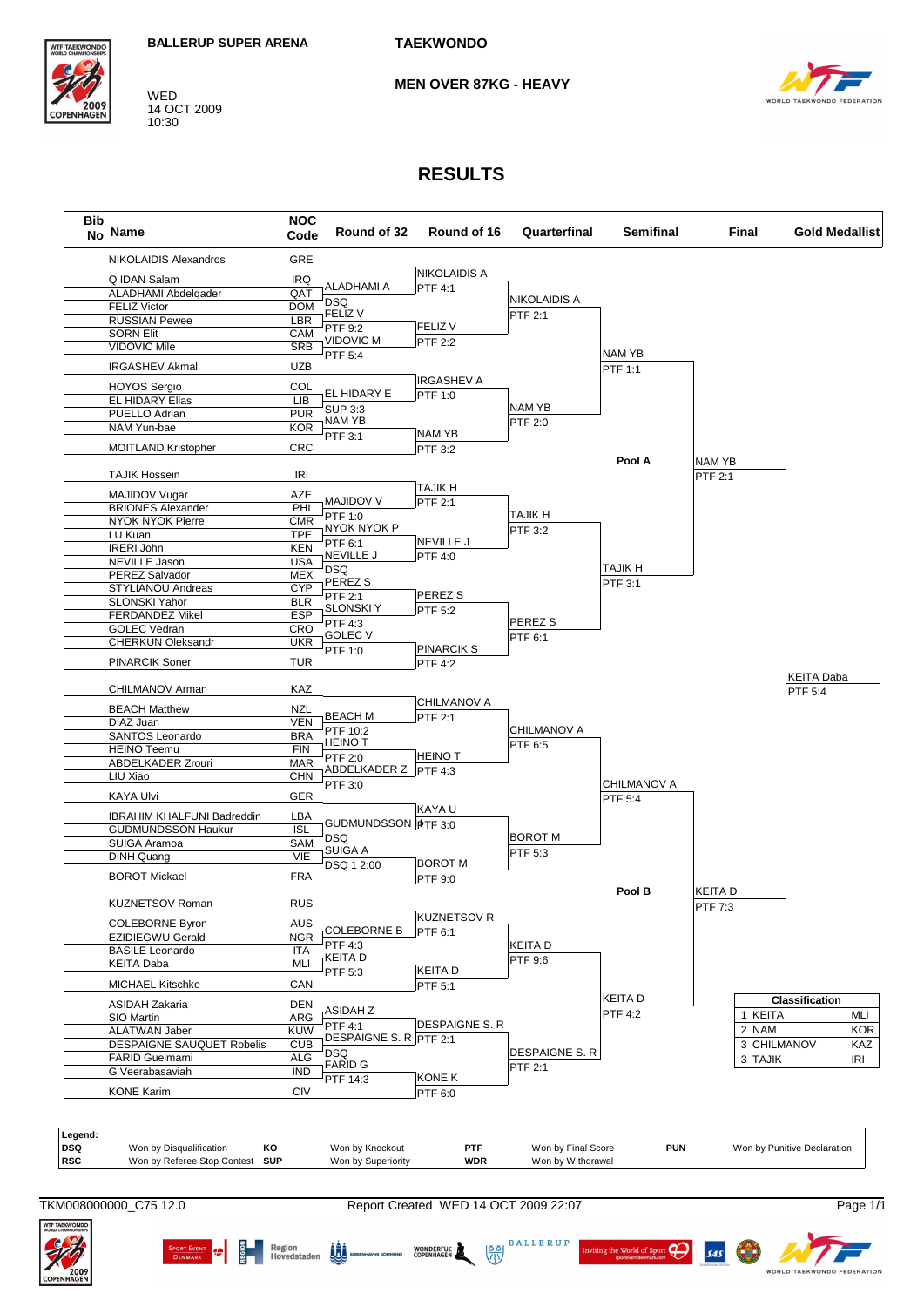

SAT 17 OCT 2009 10:15

**WOMEN UNDER 46KG - FIN** 



## **RESULTS**



TKW001000000 C75 15.0

SPORT EVENT **19 EN Region** (2014) Region

Report Created SAT 17 OCT 2009 21:00

WONDERFUL

 $\frac{88}{32}$ 

**BALLERUP** 

ng the World of Sport

 $\boldsymbol{\beta}$ 

 $s$ <sub>45</sub>

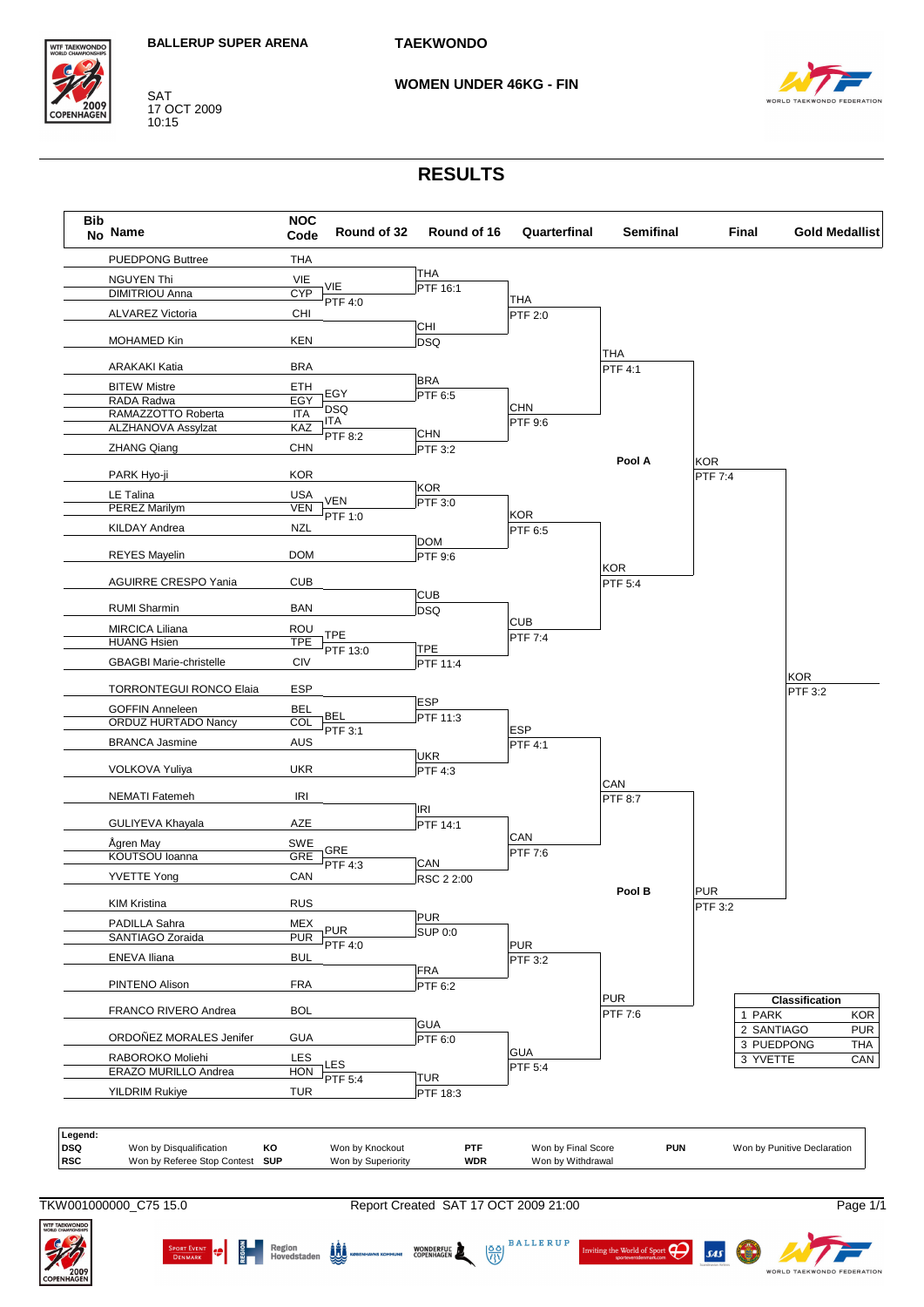

THU 15 OCT 2009 9:30

#### **WOMEN UNDER 49KG - FLY**



### **RESULTS**

| No Name                                               | Code              | Round of 32           | Round of 16    | Quarterfinal | <b>Semifinal</b>      | Final                 | <b>Gold Medallist</b> |
|-------------------------------------------------------|-------------------|-----------------------|----------------|--------------|-----------------------|-----------------------|-----------------------|
| WU Jing                                               | <b>CHN</b>        |                       |                |              |                       |                       |                       |
| ABDULLAYEVA Aygul                                     | AZE               |                       | <b>CHN</b>     |              |                       |                       |                       |
| SOE Soe                                               | <b>MYA</b>        | <b>MYA</b>            | FTF 11:2       |              |                       |                       |                       |
| <b>DOAN Thi</b>                                       | VIE               | PTF 8:5               |                | <b>CHN</b>   |                       |                       |                       |
| SOROKA Ganna                                          | <b>UKR</b>        | <b>UKR</b>            |                | PTF 2:0      |                       |                       |                       |
| <b>DUCZ Barbara</b>                                   | <b>HUN</b>        | PTF 3:0               | <b>UKR</b>     |              |                       |                       |                       |
| <b>KARGAR Shafeqa</b>                                 | <b>AFG</b>        | HUN                   | PTF 3:0        |              |                       |                       |                       |
| MAKOU Aminata                                         | MLI               | PTF 3:2<br>MLI        |                |              | <b>CHN</b><br>PTF 6:5 |                       |                       |
| <b>BRIGITTE Crockford</b>                             | CAN               | PTF 6:2               | MLI            |              |                       |                       |                       |
| YESMYRZAYEVA Almira                                   | KAZ               | JOR                   | PTF 3:3        |              |                       |                       |                       |
| <b>HATAHET Raya</b>                                   | <b>JOR</b>        | <b>PTF 8:2</b>        |                | IRI          |                       |                       |                       |
| <b>MAIR Louise</b>                                    | <b>GBR</b>        | <b>GBR</b>            |                | PTF 8:3      |                       |                       |                       |
| DIEZ CANSECO Julissa                                  | <b>PER</b>        | PTF 5:5               | <b>IRI</b>     |              |                       |                       |                       |
| KHOSHJAMAL FEKRY Sara                                 | IRI               |                       | PTF 11:8       |              |                       |                       |                       |
| MONTEJO POLL Daynellis                                | <b>CUB</b>        |                       |                |              | Pool A                | <b>ESP</b><br>PTF 6:1 |                       |
|                                                       |                   |                       | <b>ARG</b>     |              |                       |                       |                       |
| ROVIRA Jesica                                         | <b>AND</b>        | ARG                   | $FTF$ 3:2      |              |                       |                       |                       |
| LOPEZ RODRIGUEZ Laura                                 | ARG<br><b>BEL</b> | PTF 4:0               |                | <b>ESP</b>   |                       |                       |                       |
| <b>ISMAILI Maryam</b>                                 | <b>ESP</b>        | ESP                   |                | PTF 4:1      |                       |                       |                       |
| YAGUE ENRIQUE Brigitte<br><b>BIRMPA Foteini</b>       | <b>GRE</b>        | PTF 7:1               | <b>ESP</b>     |              |                       |                       |                       |
| <b>DIALLO Mariama</b>                                 | <b>SEN</b>        | SEN                   | PTF 11:0       |              |                       |                       |                       |
|                                                       | <b>THA</b>        | PTF 0:0               |                |              | <b>ESP</b>            |                       |                       |
| SONKHAM Chanatip<br><b>MITROVITS Natascha</b>         | AUT               | THA                   |                |              | <b>PTF 4:1</b>        |                       |                       |
| <b>SMYTH Sinead</b>                                   | <b>AUS</b>        | PTF 5:0               | THA            |              |                       |                       |                       |
| PEGUERO Yajaira                                       | <b>DOM</b>        | AUS                   | <b>PTF 7:6</b> |              |                       |                       |                       |
| QUEK Yu Lanetar                                       | SIN               | PTF 6:5               |                | THA          |                       |                       |                       |
| LIAO Wei                                              | <b>TPE</b>        | TPE                   |                | PTF 7:1      |                       |                       |                       |
|                                                       |                   | PTF 12:0              | <b>TPE</b>     |              |                       |                       |                       |
| BEZZOLA Manuela                                       | SUI               |                       | <b>PTF 7:4</b> |              |                       |                       | <b>ESP</b>            |
| YOUSRY Caroline                                       | EGY               |                       |                |              |                       |                       | <b>PTF 2:0</b>        |
| CHOI Yoo-jin                                          | <b>KOR</b>        |                       | JPN            |              |                       |                       |                       |
| KASAHARA Erika                                        | JPN               | JPN                   | <b>PTF 4:0</b> |              |                       |                       |                       |
| <b>TORTORELLA Maddalena</b>                           | <b>ITA</b>        | PTF 2:1               |                | <b>TUR</b>   |                       |                       |                       |
| <b>HURLEY Jennifer</b>                                | <b>IRL</b>        | ITA                   |                | PTF 4:3      |                       |                       |                       |
| MAVI Sevde                                            | <b>TUR</b>        | <b>DSQ</b>            | <b>TUR</b>     |              |                       |                       |                       |
| SILVA Fernanda                                        | <b>BRA</b>        | TUR                   | PTF 3:1        |              |                       |                       |                       |
| <b>KRAGBE Cynthia</b>                                 | CIV               | PTF 1:0               |                |              | <b>RUS</b>            |                       |                       |
| GORBUNOVA Tatjana                                     | LTU               | LTU                   | LTU            |              | PTF 4:3               |                       |                       |
| LOPEZ Dagmar                                          | <b>PUR</b>        | PTF 3:2<br><b>PUR</b> |                |              |                       |                       |                       |
| STAMBAUGH Victoria                                    | <b>USA</b>        | PTF 4:4               | PTF 3:2        | <b>RUS</b>   |                       |                       |                       |
| <b>KAYAS Nildem</b>                                   | <b>GER</b>        | GER                   |                |              |                       |                       |                       |
| ILDEZ MOTINO Sandra                                   | <b>HON</b>        | PTF 2:1               | <b>RUS</b>     | PTF 11:3     |                       |                       |                       |
| SOBOLEVA Anna                                         | <b>RUS</b>        |                       | PTF 3:0        |              |                       |                       |                       |
|                                                       |                   |                       |                |              | Pool B                | <b>RUS</b>            |                       |
| AZIEZ Yasmina                                         | <b>FRA</b>        |                       | FRA            |              |                       | PTF 3:2               |                       |
| <b>MENA Alejandra</b><br>LIZARDO Jyra                 | CHI<br>PHI        | PHI                   | PTF 9:5        |              |                       |                       |                       |
|                                                       | COD               | PTF 9:3               |                | <b>FRA</b>   |                       |                       |                       |
| <b>BUNDIA Kilumba</b><br><b>OLARTE CANSINO Monica</b> | COL               | COL                   |                | PTF 3:3      |                       |                       |                       |
| <b>TEO Flaine</b>                                     | <b>MAS</b>        | PTF 10:1              | MEX            |              |                       |                       |                       |
| ALEGRIA Jannet                                        | <b>MEX</b>        | MEX                   | PTF 7:1        |              |                       |                       |                       |
| <b>CHRISTENSEN Sandra</b>                             | <b>DEN</b>        | PTF 3:2               |                |              | <b>FRA</b>            |                       | Classification        |
| FERNANDEZ Johana                                      | <b>VEN</b>        | VEN                   |                |              | PTF 7:5               |                       | 1 YAGUE ENRIQUE       |
| <b>BYGDEN Fanny</b>                                   | SWE               | PTF 4:1               | <b>SWE</b>     |              |                       |                       | 2 SOBOLEVA            |
| <b>NGUGI Elizabeth</b>                                | KEN               | SWE                   | PTF 3:1        |              |                       | 3 AZIEZ               |                       |
| <b>NGUYEN Laila</b>                                   | <b>NOR</b>        | <b>DSQ</b>            |                | <b>MAR</b>   |                       |                       |                       |
| <b>CHAKAR Elise</b>                                   | LIВ               | <b>NOR</b>            |                | PTF 4:0      |                       | 3 WU                  |                       |
|                                                       |                   | <b>DSQ</b>            | <b>MAR</b>     |              |                       |                       |                       |
| ATABROUR Sanaa                                        | <b>MAR</b>        |                       | PTF 17:1       |              |                       |                       |                       |
|                                                       |                   |                       |                |              |                       |                       |                       |

TKW002000000\_C75 13.0 Report Created THU 15 OCT 2009 19:59 Page 1/1

 $\begin{picture}(150,10) \put(0,0){\line(1,0){15}} \put(150,0){\line(1,0){15}} \put(150,0){\line(1,0){15}} \put(150,0){\line(1,0){15}} \put(150,0){\line(1,0){15}} \put(150,0){\line(1,0){15}} \put(150,0){\line(1,0){15}} \put(150,0){\line(1,0){15}} \put(150,0){\line(1,0){15}} \put(150,0){\line(1,0){15}} \put(150,0){\line(1,0){15}} \$ 

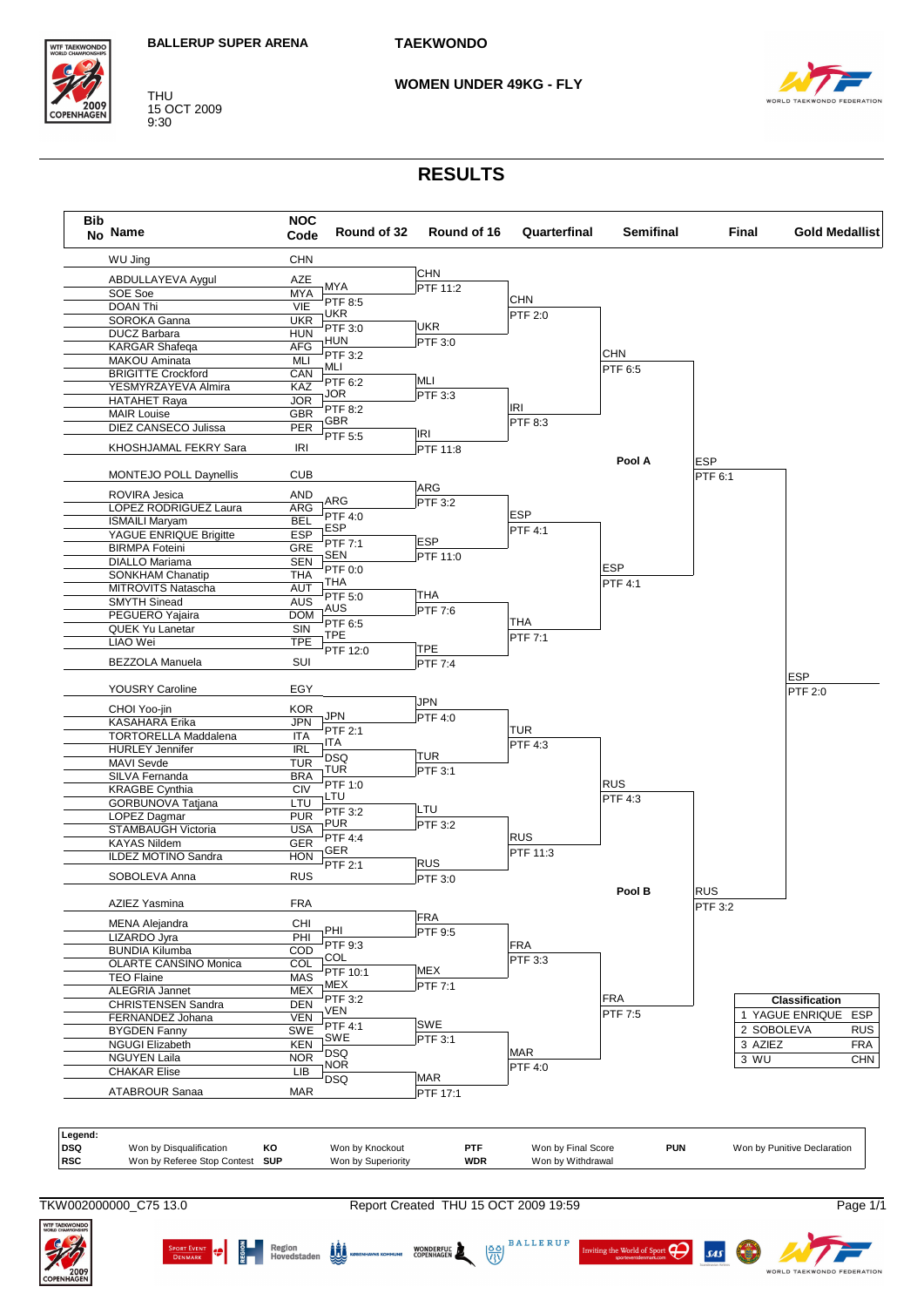FRI<br>16 OCT 2009<br>10:45

**WTF TAEKWOND** 

COPENHAGE





# **WOMEN UNDER 53KG - BANTAM**

# **RESULTS**

| <b>Bib</b><br>No Name           | <b>NOC</b><br>Code      | Round of 32        | Round of 16    | Quarterfinal       | <b>Semifinal</b> |         | Final      | <b>Gold Medallist</b>       |
|---------------------------------|-------------------------|--------------------|----------------|--------------------|------------------|---------|------------|-----------------------------|
| <b>BEKKALI Lamya</b>            | <b>MAR</b>              |                    |                |                    |                  |         |            |                             |
| <b>BASBOUS Cosette</b>          | LIB                     |                    | <b>KOR</b>     |                    |                  |         |            |                             |
| <b>KWON Eun-kyung</b>           | <b>KOR</b>              | <b>KOR</b>         | PTF 6:0        |                    |                  |         |            |                             |
| RODOVSKA Zaneta                 | <b>CZE</b>              | PTF 1:0            |                | <b>KOR</b>         |                  |         |            |                             |
| Ågren Jennifer                  | SWE                     | SWE                |                | PTF 11:2           |                  |         |            |                             |
| <b>MKRTCHYAN Margarita</b>      | <b>RUS</b>              | PTF 6:0            | SWE            |                    |                  |         |            |                             |
| PIMENTEL-rodriquez Monica       | ARU                     | <b>RUS</b>         | <b>PTF 2:1</b> |                    |                  |         |            |                             |
| <b>MASTRANTONI Federica</b>     | <b>ITA</b>              | PTF 4:0            |                |                    | <b>KOR</b>       |         |            |                             |
|                                 |                         |                    | <b>ITA</b>     |                    | PTF 10:5         |         |            |                             |
| <b>DORIA Anouk</b>              | <b>MON</b>              | <b>JPN</b>         | PTF 7:3        |                    |                  |         |            |                             |
| KOBAYASHI Honami                | <b>JPN</b>              | PTF 4:1            |                | <b>CHN</b>         |                  |         |            |                             |
| <b>CHHOEUNG Puthearim</b>       | CAM                     | <b>CHN</b>         |                | PTF 4:3            |                  |         |            |                             |
| LEI Jie                         | <b>CHN</b>              | PTF 13:1           | <b>CHN</b>     |                    |                  |         |            |                             |
| <b>MORA Gladys</b>              | COL                     |                    | PTF 8:4        |                    |                  |         |            |                             |
|                                 |                         |                    |                |                    | Pool A           | THA     |            |                             |
| MARIÑO TORRADO Maria            | <b>ESP</b>              |                    |                |                    |                  | PTF 2:1 |            |                             |
|                                 |                         |                    | <b>FRA</b>     |                    |                  |         |            |                             |
| <b>COUTANT Maeiva</b>           | <b>FRA</b>              | <b>FRA</b>         | PTF 6:6        |                    |                  |         |            |                             |
| SIHAM Khaldi                    | <b>ALG</b>              | PTF 17:1           |                | <b>FRA</b>         |                  |         |            |                             |
| SALAS QUESADA Monica            | <b>CRC</b>              | <b>PUR</b>         |                | PTF 5:1            |                  |         |            |                             |
| RAMOS Sara                      | <b>PUR</b>              | <b>DSQ</b>         | <b>PUR</b>     |                    |                  |         |            |                             |
| <b>BIROZI Anastasia</b>         | <b>GRE</b>              | GRE                | PTF 5:3        |                    |                  |         |            |                             |
| <b>MIRANDA Livia</b>            | <b>BRA</b>              | PTF 3:2            |                |                    | <b>THA</b>       |         |            |                             |
| PHONGSRI Sarita                 | <b>THA</b>              | THA                |                |                    | PTF 5:4          |         |            |                             |
| AL ASSAD Shaghaf                | <b>SYR</b>              | <b>DSQ</b>         | THA            |                    |                  |         |            |                             |
| <b>ALORA Kathleen</b>           | PHI                     | PHI                | PTF 12:3       |                    |                  |         |            |                             |
| <b>TOURE Diahara</b>            | <b>MLI</b>              | <b>PTF 7:2</b>     |                | <b>THA</b>         |                  |         |            |                             |
| ELIZABETH Kaemba                | <b>KEN</b>              | MEX                |                | PTF 7:6            |                  |         |            |                             |
| <b>SANTOS Pamela</b>            | <b>MEX</b>              | <b>DSQ</b>         | CAN            |                    |                  |         |            |                             |
| <b>IVETT Gonda</b>              | CAN                     |                    | PTF 7:2        |                    |                  |         |            |                             |
|                                 | <b>TPE</b>              |                    |                |                    |                  |         |            | <b>USA</b>                  |
| <b>TSENG Yi</b>                 |                         |                    | <b>TPE</b>     |                    |                  |         |            | PTF 5:4                     |
| <b>JOYCE Sinead</b>             | <b>IRL</b>              | CHI                | PTF 5:3        |                    |                  |         |            |                             |
| <b>CONTRERAS Yeny</b>           | CHI                     | PTF 9:1            |                | <b>TPE</b>         |                  |         |            |                             |
| SHESHPARY Samaneh               | <b>IRI</b>              | IRI                |                | PTF 9:6            |                  |         |            |                             |
| ZAKHOZHA Nataliia               | <b>UKR</b>              | PTF 14:4           | IRI            |                    |                  |         |            |                             |
| MINISS Helen                    | <b>ETH</b>              | AZE                | PTF 8:1        |                    |                  |         |            |                             |
| <b>BAGHIROVA Arzu</b>           | AZE                     | <b>DSQ</b>         |                |                    | <b>GUA</b>       |         |            |                             |
| <b>HARTUNG Melanie</b>          | GER                     |                    |                |                    | PTF 7:4          |         |            |                             |
| D'ANDRILLI Bianca               | AUS                     |                    | <b>GER</b>     |                    |                  |         |            |                             |
| <b>FISHER Caroline</b>          | <b>GBR</b>              | GBR                | PTF 8:0        |                    |                  |         |            |                             |
| <b>CARIAS MORALES Euda</b>      | <b>GUA</b>              | PTF 18:5           |                | <b>GUA</b>         |                  |         |            |                             |
| <b>MIRKIN Anna</b>              | $\overline{\text{ISR}}$ | GUA                |                | PTF 3:1            |                  |         |            |                             |
|                                 |                         | PTF 3:2            | <b>GUA</b>     |                    |                  |         |            |                             |
| <b>TRAN Thi</b>                 | <b>VIE</b>              |                    | PTF 3:0        |                    |                  |         |            |                             |
| <b>DIOMANDE Banassa</b>         | <b>CIV</b>              |                    |                |                    | Pool B           | USA     |            |                             |
|                                 |                         |                    | <b>USA</b>     |                    |                  | PTF 6:5 |            |                             |
| PELHAM Danielle                 | <b>USA</b>              | <b>USA</b>         | PTF 12:4       |                    |                  |         |            |                             |
| <b>AHMED Mariem</b>             | EGY                     | PTF 7:1            |                | <b>USA</b>         |                  |         |            |                             |
| <b>DIEYE Faniang</b>            | <b>SEN</b>              | SEN                |                | PTF 4:3            |                  |         |            |                             |
| POLANCO Disnansi                | <b>DOM</b>              | PTF 6:3            | <b>SEN</b>     |                    |                  |         |            |                             |
| <b>MIKKONEN Suvi</b>            | <b>FIN</b>              |                    | PTF 5:3        |                    |                  |         |            |                             |
| PAIK BJELKE Charlotte           | <b>DEN</b>              |                    |                |                    | <b>USA</b>       |         |            | Classification              |
| SIKESDI Krisztina               | <b>HUN</b>              | <b>DEN</b>         |                |                    | PTF 7:6          |         | 1 PELHAM   |                             |
| <b>IVANCIC Jelena</b>           | <b>CRO</b>              | PTF 1:0            | CRO            |                    |                  |         | 2 PHONGSRI |                             |
| <b>MARIÑO Miladys</b>           | <b>VEN</b>              | CRO                | PTF 3:0        |                    |                  |         |            | 3 CARIAS MORALES GUA        |
| PILAVAKI Despina                | <b>CYP</b>              | PTF 3:3            |                | CRO                |                  |         | 3 KWON     |                             |
| SARDAROVA Saule                 | KAZ                     | KAZ                |                | PTF 6:5            |                  |         |            |                             |
| <b>YILDRIM Sibel</b>            | <b>TUR</b>              | PTF 1:0            | KAZ<br>PTF 3:2 |                    |                  |         |            |                             |
|                                 |                         |                    |                |                    |                  |         |            |                             |
| Legend:                         |                         |                    |                |                    |                  |         |            |                             |
| Won by Disqualification         | KO                      | Won by Knockout    | PTF            | Won by Final Score | <b>PUN</b>       |         |            | Won by Punitive Declaration |
|                                 |                         | Won by Superiority | <b>WDR</b>     | Won by Withdrawal  |                  |         |            |                             |
| Won by Referee Stop Contest SUP |                         |                    |                |                    |                  |         |            |                             |

SAS



 $\begin{array}{|c|c|c|c|c|}\n \hline\n \text{Sport EVENT} & \text{S} & \text{Region} & \text{if } \text{S} \\
\hline\n \text{DernuARK} & \text{or} & \text{Hoyedstaden} & \text{SUS} \\
\hline\n \text{or} & \text{Hoyedstaden} & \text{SUS} & \text{coperhuMNS KOPENHAGEN} & \text{SOPENHAGEN} & \text{SUS} \\
\hline\n \end{array}$ 



**RATION**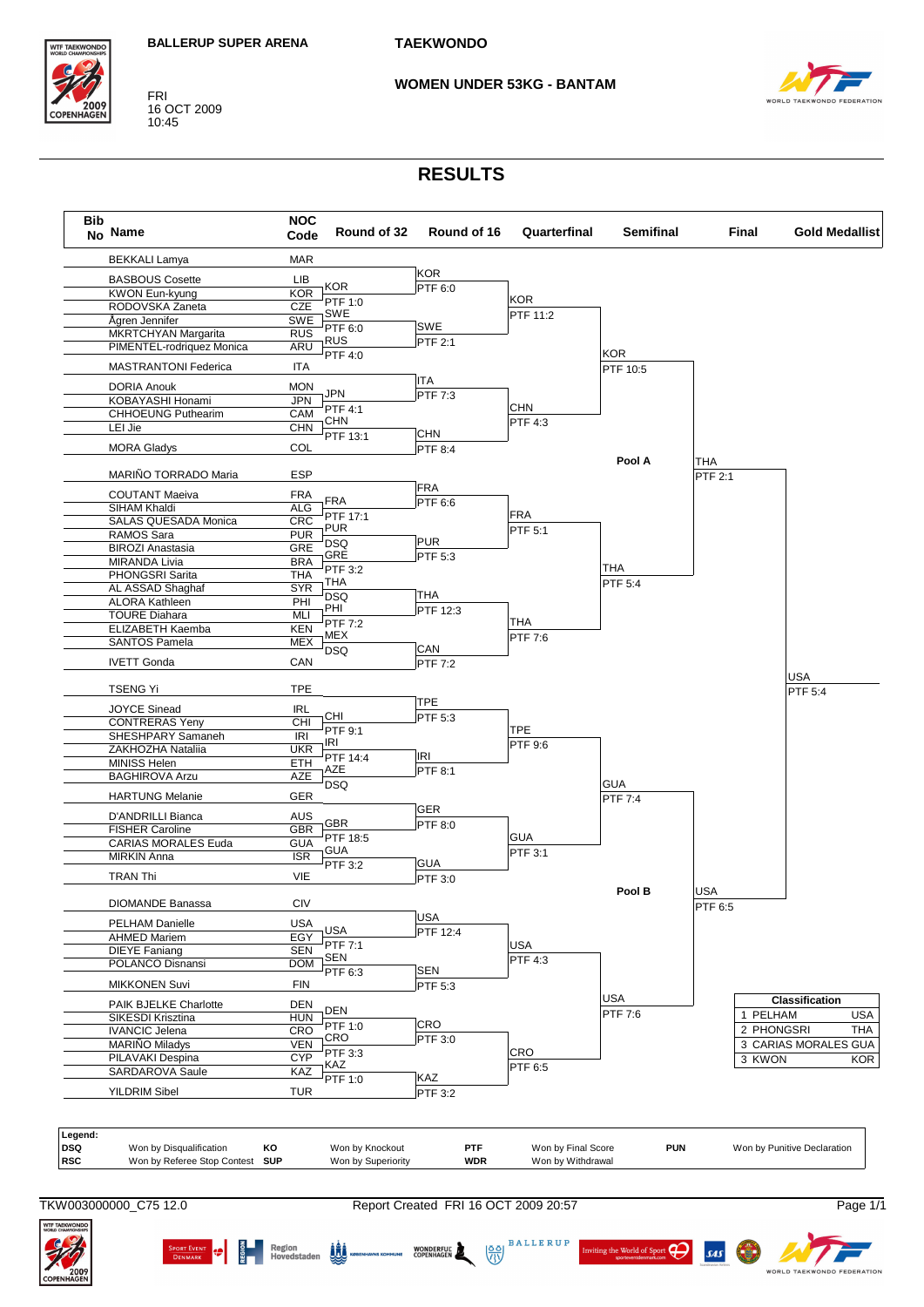#### **WOMEN UNDER 57KG - FEATHER**



15 OCT 2009<br>11:00

**THU** 

**VTF TAEKWOND** 

COPENHAG

## **RESULTS**

| No Name                                          | <b>NOC</b><br>Code | Round of 32       | Round of 16                   | Quarterfinal | <b>Semifinal</b> |            | Final                 | <b>Gold Medallist</b> |
|--------------------------------------------------|--------------------|-------------------|-------------------------------|--------------|------------------|------------|-----------------------|-----------------------|
| <b>DIEDHIOU Bineta</b>                           | <b>SEN</b>         |                   |                               |              |                  |            |                       |                       |
| <b>KONI Pauline</b>                              | ZAM                |                   | <b>SEN</b>                    |              |                  |            |                       |                       |
| <b>SANKAR Cheryl</b>                             | <b>TRI</b>         | ZAM               | <b>DSQ</b>                    |              |                  |            |                       |                       |
| SAIDULLAEVA Dilobar                              | <b>UZB</b>         | <b>DSQ</b>        |                               | <b>USA</b>   |                  |            |                       |                       |
| <b>HOLMQUIST Danielle</b>                        | <b>USA</b>         | <b>USA</b>        |                               | PTF 12:2     |                  |            |                       |                       |
| LOUZ Deborah                                     | <b>NED</b>         | PTF 8:1           | <b>USA</b>                    |              |                  |            |                       |                       |
| <b>TRUBITSINA Ekaterina</b>                      | <b>TJK</b>         | NED               | PTF 12:2                      |              |                  |            |                       |                       |
|                                                  |                    | <b>DSQ</b>        |                               |              | <b>ESP</b>       |            |                       |                       |
| RICA TABOADA Andrea                              | <b>ESP</b>         |                   |                               |              | PTF 2:0          |            |                       |                       |
| <b>MARIANNE NIRINA Betty</b>                     | <b>MAD</b>         | <b>CYP</b>        | <b>ESP</b><br>PTF 1:0         |              |                  |            |                       |                       |
| <b>DIOLA Timothea</b>                            | <b>CYP</b>         |                   |                               | <b>ESP</b>   |                  |            |                       |                       |
| <b>MATAR Alyasar</b>                             | <b>JOR</b>         | <b>DSQ</b><br>JOR |                               |              |                  |            |                       |                       |
| <b>CHETTRI</b> Meera                             | <b>IND</b>         |                   | <b>FRA</b>                    | PTF 5:1      |                  |            |                       |                       |
| MUSSO Maeva                                      | FRA                | PTF 6:0           | <b>PTF 8:2</b>                |              |                  |            |                       |                       |
|                                                  |                    |                   |                               |              | Pool A           | ITA        |                       |                       |
| <b>CALABRESE Veronica</b>                        | ITA                |                   |                               |              |                  | PTF 1:0    |                       |                       |
| <b>KIREZ Zeynep</b>                              | TUR                |                   | <b>ITA</b>                    |              |                  |            |                       |                       |
| MUNOZ ALEMAN Nidia                               | <b>CUB</b>         | <b>TUR</b>        | $\overline{P}$ TF 7:6         |              |                  |            |                       |                       |
| <b>MORA ARAYA Cindy</b>                          | <b>CRC</b>         | PTF 3:2           |                               | ITA          |                  |            |                       |                       |
|                                                  | <b>RUS</b>         | <b>RUS</b>        |                               | PTF 5:4      |                  |            |                       |                       |
| MUSIKHINA Ekaterina<br><b>TIFFER Estela</b>      | <b>NCA</b>         | <b>DSQ</b>        | <b>NZL</b>                    |              |                  |            |                       |                       |
|                                                  | <b>NZL</b>         | NZL               | PTF 1:0                       |              |                  |            |                       |                       |
| <b>CHEONG Hye</b>                                |                    | <b>DSQ</b>        |                               |              | ITA              |            |                       |                       |
| PAOLI Andrea<br><b>ONORIA Judith</b>             | LIB                | LIB               |                               |              | PTF 2:1          |            |                       |                       |
|                                                  | <b>UGA</b>         | PTF 12:0          | <b>AZE</b>                    |              |                  |            |                       |                       |
| <b>LEE Seungmi</b>                               | AZE                | AZE               | PTF 6:4                       |              |                  |            |                       |                       |
| <b>JARA Maria</b>                                | CHI                | PTF 12:8          |                               | AZE          |                  |            |                       |                       |
| <b>KANARI Cecilia</b>                            | <b>KEN</b>         | MLI               |                               | PTF 11:2     |                  |            |                       |                       |
| <b>TRAORE Oumoure</b>                            | MLI                | <b>DSQ</b>        | MLI                           |              |                  |            |                       |                       |
| <b>EYENGA Josseline</b>                          | <b>CMR</b>         |                   | PTF 11:0                      |              |                  |            |                       |                       |
| <b>TSENG Pei</b>                                 | TPE                |                   |                               |              |                  |            | <b>CHN</b><br>PTF 3:1 |                       |
|                                                  |                    |                   | <b>TPE</b>                    |              |                  |            |                       |                       |
| ALAVA Karla                                      | PHI                | PHI               | PTF 12:0                      |              |                  |            |                       |                       |
| <b>WEINZIERL Lisa</b>                            | AUT                | <b>DSQ</b>        |                               | <b>TPE</b>   |                  |            |                       |                       |
| LOZANCIC Josipa                                  | BIH                | BIH               |                               | PTF 8:1      |                  |            |                       |                       |
| <b>DUENAS Nauli</b>                              | <b>MEX</b>         | <b>DSQ</b>        | <b>GER</b>                    |              |                  |            |                       |                       |
| <b>CONTRERAS Melvis</b>                          | <b>VEN</b>         | GER               | PTF 4:3                       |              |                  |            |                       |                       |
| KÖPF Jennifer                                    | <b>GER</b>         | PTF 7:0           |                               |              | <b>TPE</b>       |            |                       |                       |
| PATIÑO MARIN Doris                               | COL                | COL               |                               |              | PTF 8:1          |            |                       |                       |
| SUHAIL Keshia                                    | SRI                | <b>DSQ</b>        | COL                           |              |                  |            |                       |                       |
| PODOLIAN Iulija                                  | <b>UKR</b>         | UKR               | PTF 4:1                       |              |                  |            |                       |                       |
| <b>HAJIPOUR GOLI Sousan</b>                      | IRI                | PTF 7:6           |                               | COL          |                  |            |                       |                       |
| OLIVERA Markovic                                 | <b>SRB</b>         | VIE               |                               | PTF 6:4      |                  |            |                       |                       |
| <b>NGUYEN Thi</b>                                | VIE                | <b>PTF 4:2</b>    | VIE                           |              |                  |            |                       |                       |
| SAAD-alla Samira                                 | EGY                |                   | <b>PTF 8:3</b>                |              |                  |            |                       |                       |
|                                                  |                    |                   |                               |              | Pool B           | <b>CHN</b> |                       |                       |
| <b>GATTERER Bat</b>                              | <b>ISR</b>         |                   |                               |              |                  | PTF 6:2    |                       |                       |
| KAHINA Keddar                                    | ALG                | AUS               | <b>ISR</b><br>PTF 7:3         |              |                  |            |                       |                       |
| JORDAN Jessica                                   | <b>AUS</b>         |                   |                               |              |                  |            |                       |                       |
| <b>KOTSIS Edina</b>                              | <b>HUN</b>         | PTF 6:1           |                               | <b>HUN</b>   |                  |            |                       |                       |
| <b>ROMAN Aurora</b>                              | <b>PUR</b>         | <b>HUN</b>        |                               | PTF 7:3      |                  |            |                       |                       |
| ARAUJO Rafaela                                   | <b>BRA</b>         | PTF 5:1           | <b>HUN</b>                    |              |                  |            |                       |                       |
| <b>SHANNON Condie</b>                            | CAN                | CAN               | PTF 9:3                       |              |                  |            |                       |                       |
| <b>HANSEN Line</b>                               | <b>DEN</b>         | PTF 9:1           |                               |              | <b>CHN</b>       |            | Classification        |                       |
| HOU Yu                                           | <b>CHN</b>         | <b>CHN</b>        |                               |              | PTF 1:0          |            | 1 HOU                 |                       |
| LEE Mi-ran                                       | <b>KOR</b>         | <b>DSQ</b>        | <b>CHN</b>                    |              |                  |            | 2 CALABRESE           | <b>ITA</b>            |
| WIECZOREK Katarzyna                              | POL                | KOR               | $\overline{\mathsf{PTF}}$ 9:2 |              |                  |            | 3 RICA TABOADA        |                       |
| SHAMSHATKYZY Zarina                              | KAZ                | PTF 3:0           |                               | <b>CHN</b>   |                  |            | 3 TSENG               | <b>TPE</b>            |
|                                                  | <b>DOM</b>         | KAZ               |                               | PTF 5:4      |                  |            |                       |                       |
|                                                  |                    | PTF 3:3           | <b>CRO</b>                    |              |                  |            |                       |                       |
| <b>FURCAL Dinanyris</b><br><b>ZUBCIC Martina</b> | CRO                |                   | PTF 4:1                       |              |                  |            |                       |                       |



**WTF TAEKWOND** 

Report Created THU 15 OCT 2009 20:13





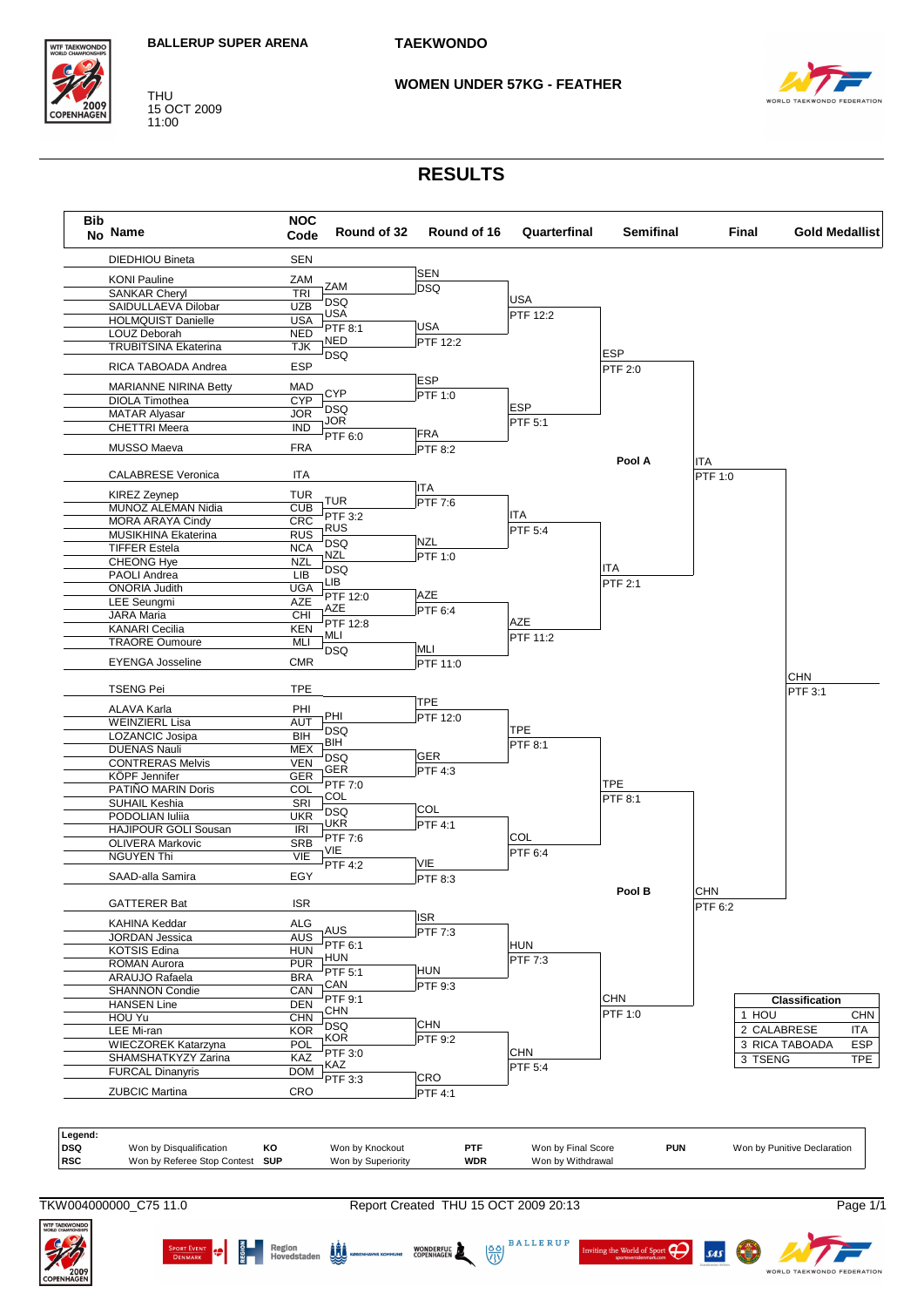

**SUN** 18 OCT 2009  $9:45$ 

#### **WOMEN UNDER 62KG - LIGHT**



#### **RESULTS**



TKW005000000 C75 14.0

SPORT EVENT **(CONTROL) DE Region**<br>DENMARK **(CONTROL)** Hovedstaden **DEL** KOREN

Report Created SUN 18 OCT 2009 18:21

WONDERFUL

 $\frac{88}{32}$ 

**BALLERUP** 

ting the World of Sport

 $\boldsymbol{\beta}$ 

 $s4s$ 

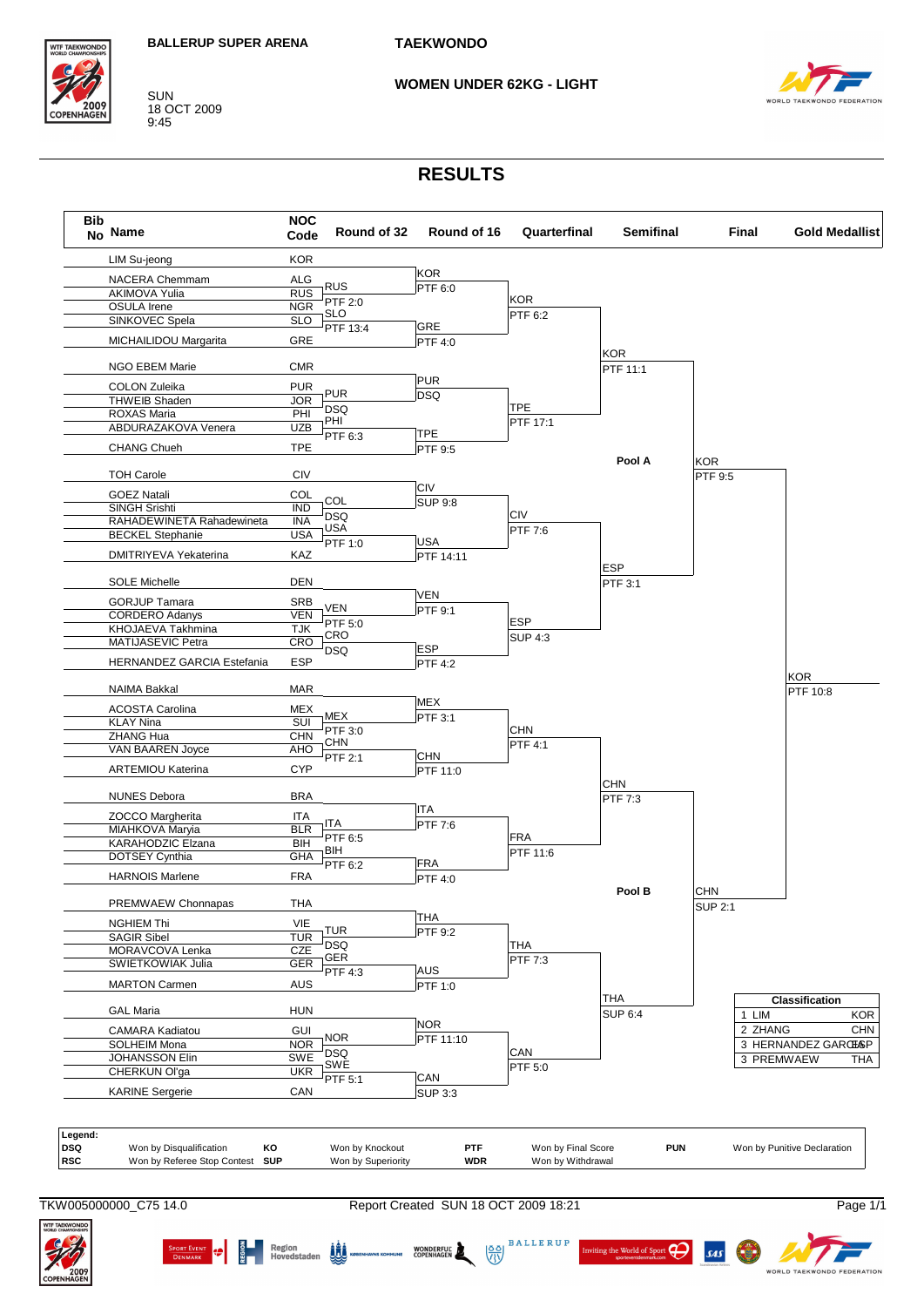

14 OCT 2009 11:30

#### **WOMEN UNDER 67KG - WELTER**



## **RESULTS**



**BALLERUP** 

ണ

 $s\bar{a}s$ 

 $\left(\frac{\delta}{\delta N}\right)$ 

WONDERFUL WORKEN



SPORT EVENT **19 6 Region** Region **19 Key Region**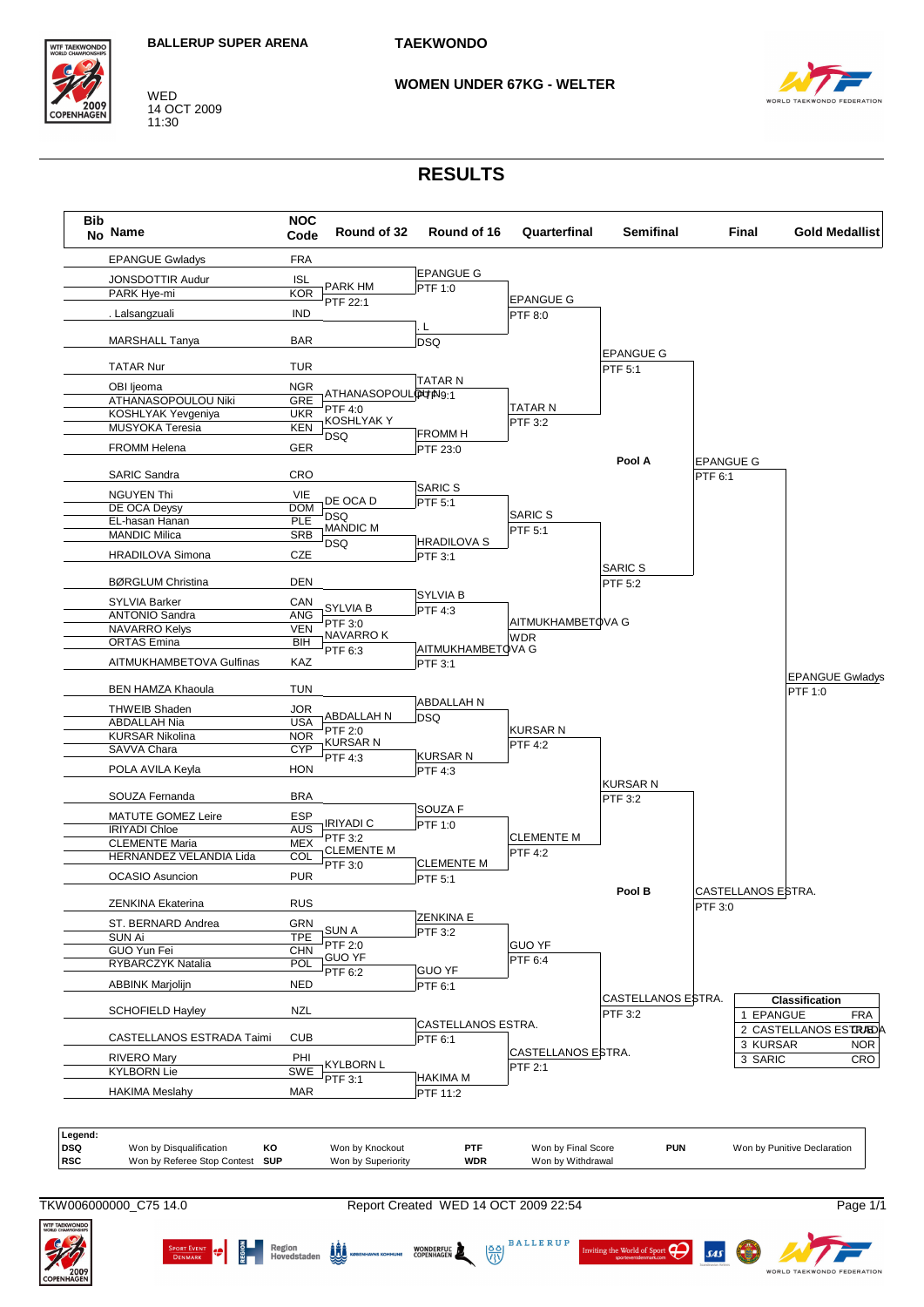

SAT 17 OCT 2009 10:45

#### **WOMEN UNDER 73KG - MIDDLE**



## **RESULTS**



**BALLERUP** 

ng the World of Sport

 $\sigma$ 

**SAS** 

 $\frac{88}{32}$ 

WONDERFUL<br>COPENHAGEN



 $\frac{2}{9}$  Region  $\frac{1}{2}$